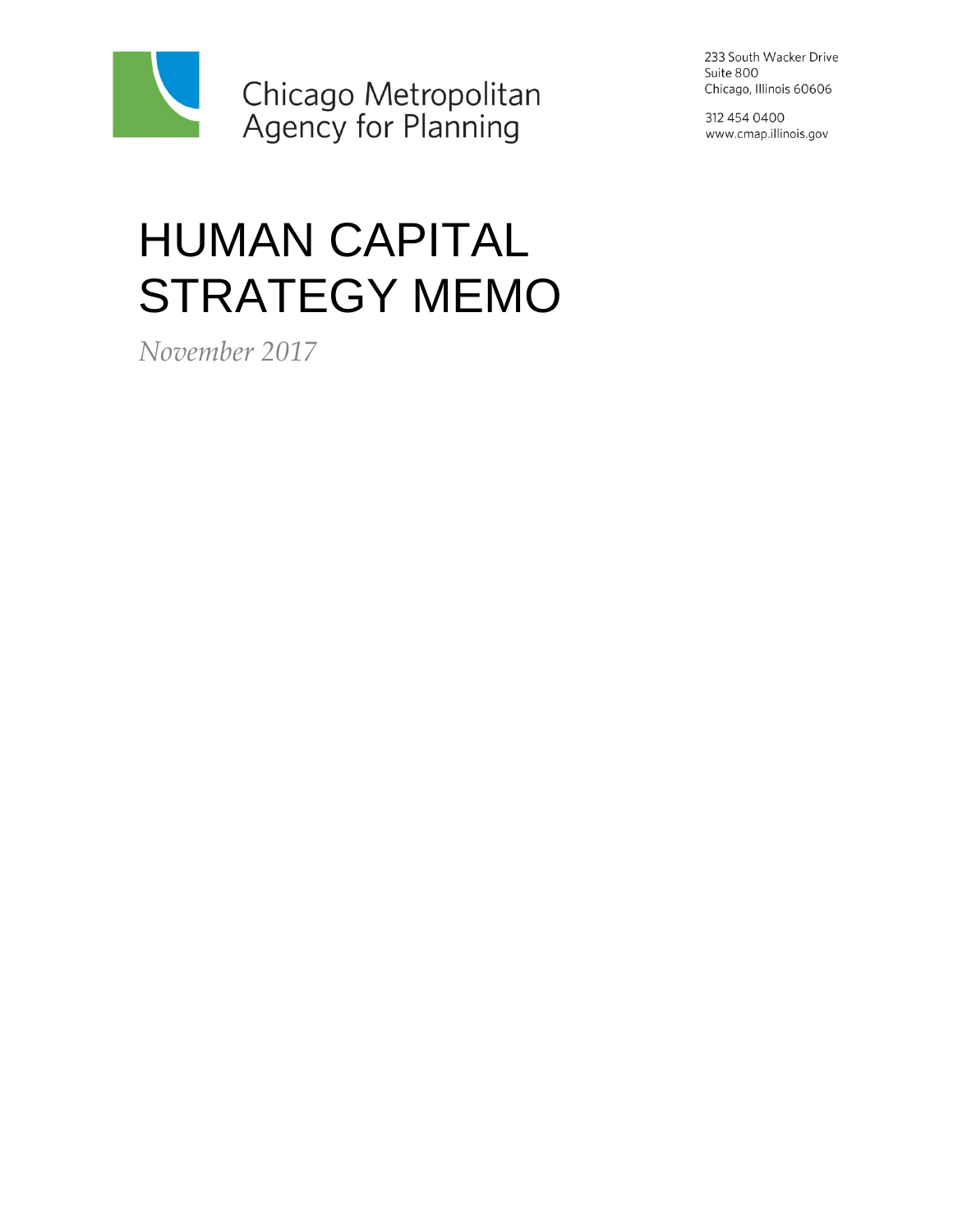# **Table of Contents**

| Pursue a regional approach to workforce development focused on traded clusters  14 |  |
|------------------------------------------------------------------------------------|--|
|                                                                                    |  |
| Prioritize industries and occupations that offer pathways for upward mobility17    |  |
|                                                                                    |  |
|                                                                                    |  |
| Enhance coordination between industry and the workforce development system19       |  |
|                                                                                    |  |
|                                                                                    |  |

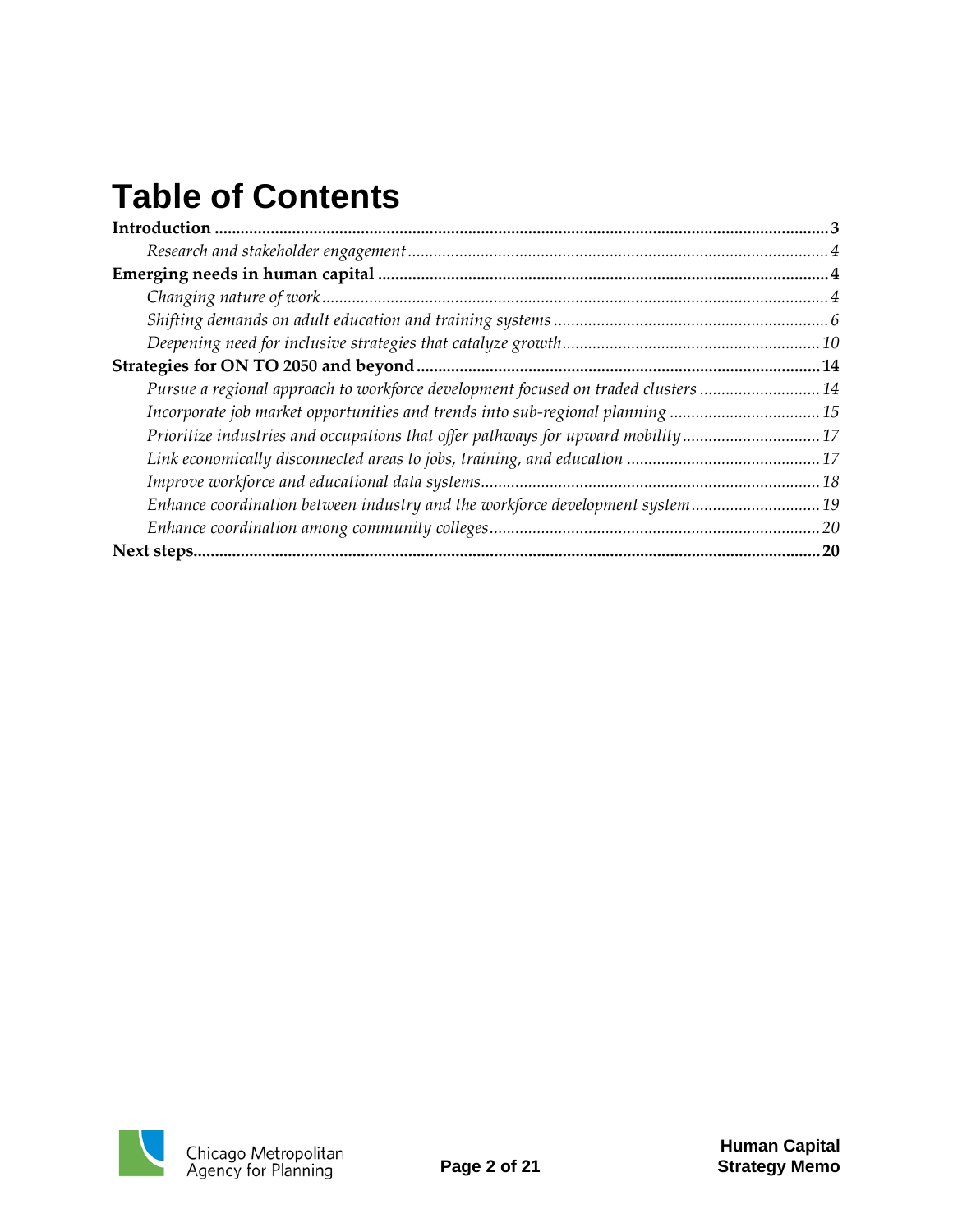# <span id="page-2-0"></span>**Introduction**

Human capital remains one of the most important determinates -- if not the most important -- of regional economic vitality. Access to talent continues to be a top priority for companies looking to expand, relocate, or reorganize because workers' knowledge and ingenuity will always be the primary source of growth. Metropolitan Chicago is home to a well-educated and diverse workforce of over 5 million workers. Yet, the region struggles to keep pace with the nation overall and peer regions with similar large, complex, and established economies -- like New York, Los Angeles, and Boston[.1](#page-2-1) Slowed economic and population growth constrain our widespread prosperity, and current projections show these trends could continue as shifts in industry competition, globalization, and technology challenge all regions. To prosper, the region needs to make strategic investments that will enable it to adapt to rapid changes, sustain a high quality of life, and build on advances in education and workforce development.

The workforce development and community college systems often serve as the primary providers of education, training, and some related social services for working-age individuals. These systems aim to provide individuals with the skills and knowledge needed to succeed in the labor force. As the rate of economic and technological change accelerates, this complex system must contend with emerging trends to create a high-quality labor force. Residents increasingly need to earn additional postsecondary training to enter the workforce and continuously enhance their skills over time. The region's workforce is aging and diversifying, while new analysis shows that high concentrations of economic inequality and inopportunity limit our region's ability to grow.[2](#page-2-2) Education and training providers must become more responsive to the needs and technology of industry, while ensuring all residents have access to training with regional economic value. Prioritizing new models and geographies -- such as sector-based career pathways programs and economically disconnected areas<sup>[3](#page-2-3)</sup> -- can help the region to navigate these opportunities and challenges.

Acting on the CMAP Board's guidance for ON TO 2050 -- to refine existing policies, explore limited new policy areas, and develop more specific implementation strategies -- this strategy memo on human capital focuses on major shifts in adult education and training since the GO TO 2040 comprehensive plan was adopted in October 2010. As in the previous plan, ON TO 2050 will emphasize adult education and training but acknowledge the vital role and importance of primary and secondary education quality. CMAP continues to support the work of other organizations striving to improve our region's education system. This memo's policy

<span id="page-2-3"></span><sup>&</sup>lt;sup>3</sup> Economically disconnected areas refer to neighborhood tracts that have real median household incomes less than 60 percent of the Chicago regional median by household size, and either high-minority populations or low levels of English proficiency relative to regional averages.



<span id="page-2-1"></span><sup>&</sup>lt;sup>1</sup> CMAP Regional Economic Indicators website, 2017[, http://www.cmap.illinois.gov/economy/regional-economic](http://www.cmap.illinois.gov/economy/regional-economic-indicators/trends)[indicators/trends.](http://www.cmap.illinois.gov/economy/regional-economic-indicators/trends)

<span id="page-2-2"></span><sup>&</sup>lt;sup>2</sup> CMAP ON TO 2050 strategy paper, "Inclusive Growth," 2017, [http://www.cmap.illinois.gov/onto2050/strategy](http://www.cmap.illinois.gov/onto2050/strategy-papers/inclusive-growth)[papers/inclusive-growth.](http://www.cmap.illinois.gov/onto2050/strategy-papers/inclusive-growth)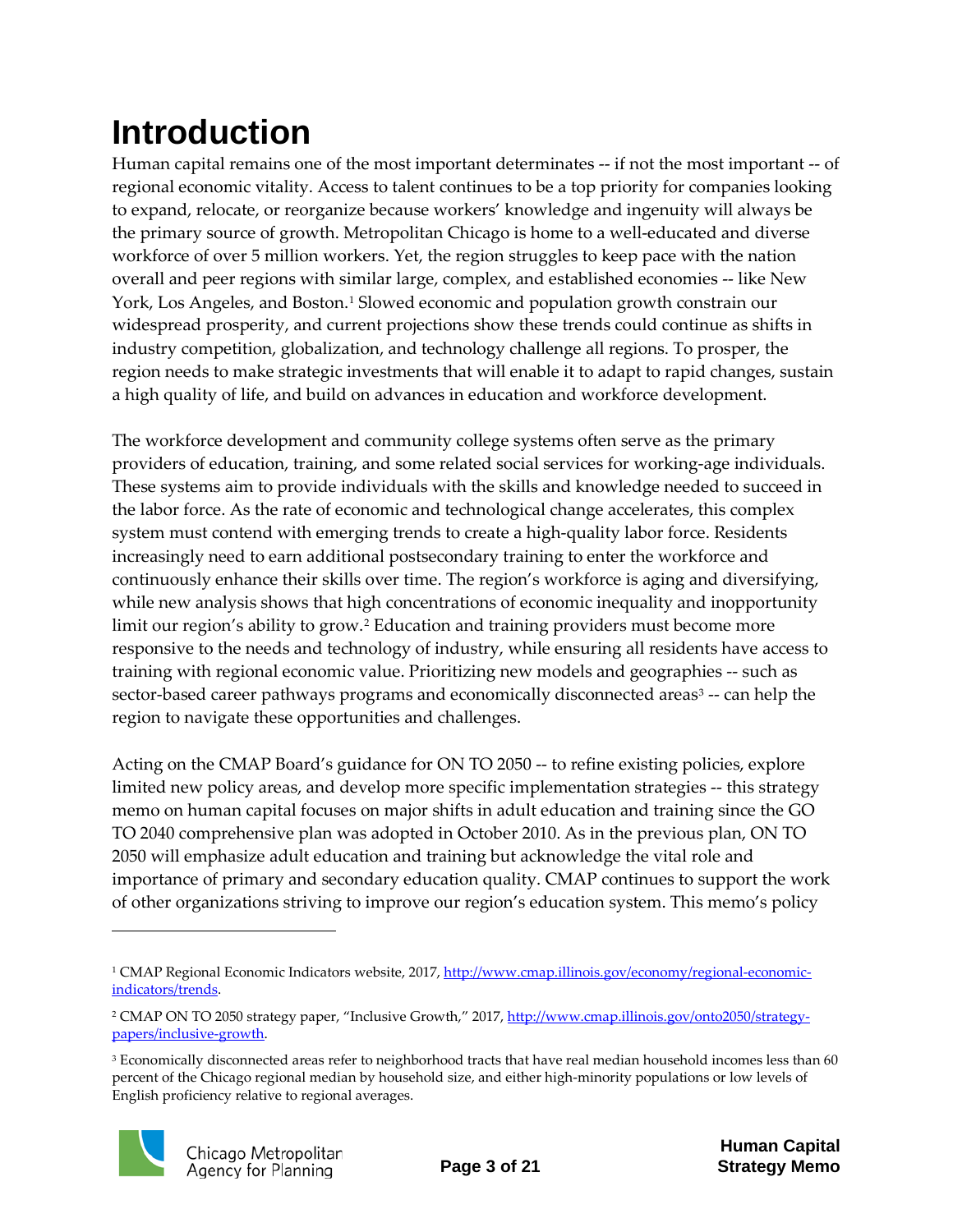direction will inform how ON TO 2050 can help the Chicago region to improve the efficacy of training and adult education to support the region's economic development goals. This memo is one of three that develop strategies to improve the region's economic resilience; two other memos discuss regional economic development and innovative capacity.

#### <span id="page-3-0"></span>*Research and stakeholder engagement*

To develop this strategy, CMAP staff reviewed literature, analyzed data, and identified major policy developments and consulted partners at organizations that directly impact regional workforce development goals. These stakeholders included representatives from organizations across county and sub-regional economic development, traditional and technical education, workforce service delivery, community development, education and training funding, and workforce advocacy and research. Stakeholders helped to identify the region's emerging needs for enhancing the competitiveness of the region's workforce, potential opportunities available to residents, and how such needs can best be addressed in long-range planning.

CMAP staff also solicited feedback on the strategy from the agency's working committees, particularly the Economic Development and Human and Community Development working committees. Both the interviews and presentations to the working committees provided feedback on the relationship between improved workforce development and growth in the region's broader economic and innovative capacities. Such feedback helped shape and refine recommendations in this report.

## <span id="page-3-1"></span>**Emerging needs in human capital**

Human capital recommendations in GO TO 2040 and CMAP's subsequent analyses - coordinating workforce and economic development efforts, strengthening the role of workforce intermediaries, improving education quality and access -- aim to improve the competitiveness of the region's workforce. CMAP continues to advocate strongly for these existing recommendations. Since GO TO 2040 was adopted, opportunities and challenges have continued to emerge for the regional workforce development system. Key technological advances and demographic trends are shifting the demands placed on the Chicago region's adult education and training programs. Moving forward, workers will face additional training and education requirements to compete in the job market. Addressing the indirect obstacles to residents' long-term employability will require the workforce development system to become more responsive and employers more engaged in addressing the evolving needs of both industry and workers. New strategies for greater coordination and planning may be necessary to ensure all residents have access to affordable, high-quality postsecondary education and skills training throughout their careers.

### <span id="page-3-2"></span>*Changing nature of work*

A growing body of research examining the potential effects of currently available technologies has begun to shed light on how advancements may change employment, demand for skills, and economic stratification. This research indicates that such changes are occurring at an accelerated

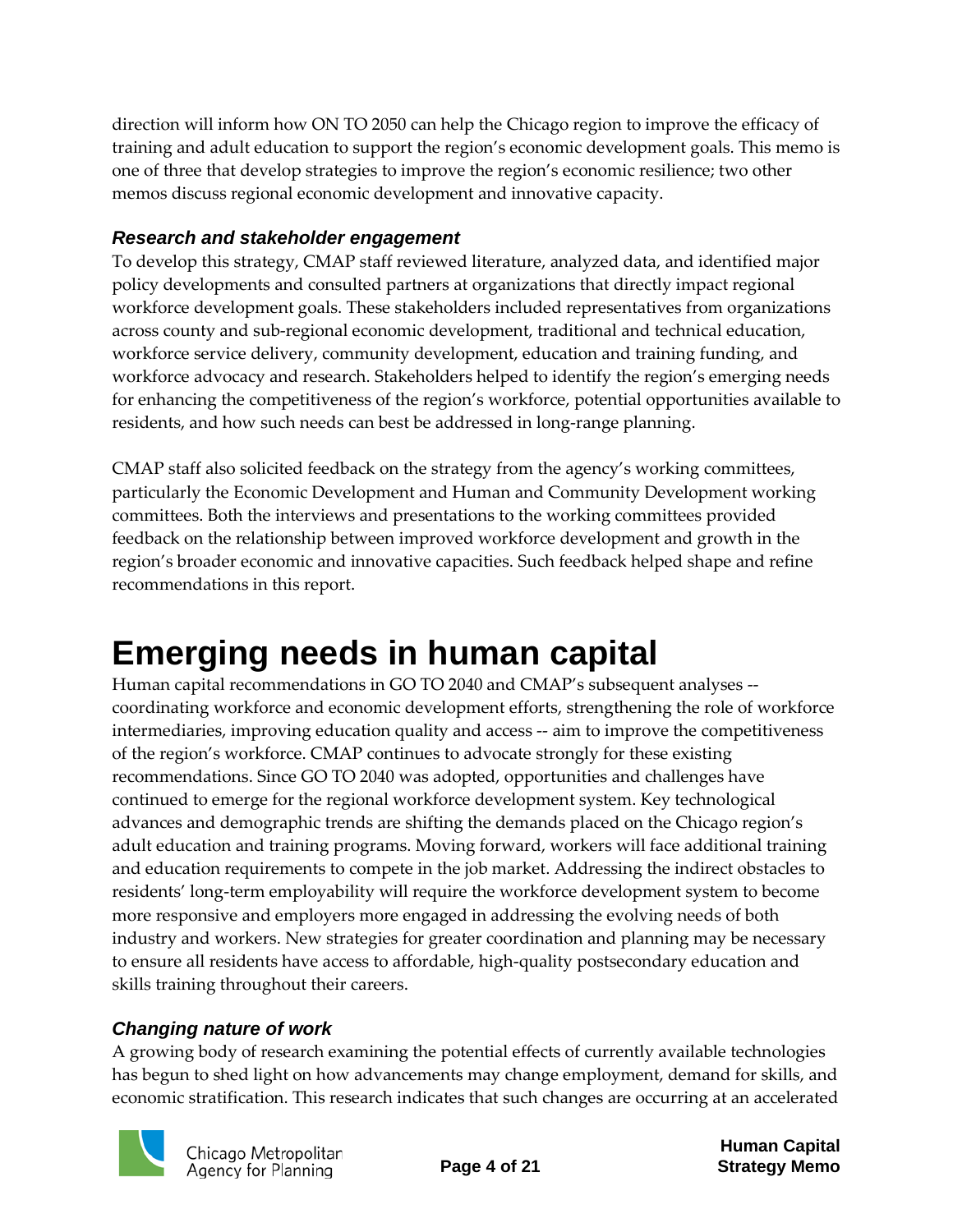#### *Closer look: Technology in the workplace*

The scope of what technology can do continues to expand, building on advances in artificial intelligence, machine learning, advanced materials, and the automation and digitalization of services.<sup>[4](#page-4-5)</sup> A significant share of tasks -- across almost every occupation and skill level -- already has the potential to be undertaken by existing technologies.[5](#page-4-6) However, current research estimates that technological advancements will replace relatively few jobs entirely, as many workers in occupations vulnerable to automation perform a variety of other interactive tasks that remain difficult to computerize.<sup>[6](#page-4-7)</sup> Instead, advancements could augment jobs where workers use judgement, problem-solving, and other skills in unpredictable or creative environments.

Managerial decision-making may increasingly use big data and sub-fields of artificial intelligence. Many jobs will likely refocus on non-routine, interactive tasks that are less susceptible to computerization, leveraging intuition and caring tasks that require social aptitude and adaptability. For example, realtime information about individuals' needs would enhance teaching, elder and healthcare, hospitality, and creative industries.

scale, scope, and speed from previous economic transformations.[7](#page-4-0) This acceleration could make it increasingly difficult for workers to acquire the education and new skills to adapt to a more competitive labor market.<sup>[8](#page-4-1)</sup> While conclusions vary widely, research generally indicates that computerdriven technologies will transform the future of work in sectors ranging from retail and warehousing to finance and healthcare. Most occupations, at all skill levels, should anticipate widespread changes as technology augments work, altering how workers use their time and conduct tasks.<sup>[9](#page-4-2)</sup>

As new technologies find applications throughout the economy, workers will need to interact more adeptly and collaboratively with technology to accomplish a wide range of problem-solving, creative, or noncomputerized tasks.[10](#page-4-3) Workers will continue to need higher levels of literacy and numeracy, as well as the ability to anticipate, identify, and solve problems. Oral and written communication skills and the ability to work in teams will also have increased importance.<sup>[11](#page-4-4)</sup> With technical competency as a basic requirement for most occupations, workers will require a broad range of improved professional skills.

<span id="page-4-4"></span><sup>11</sup> World Economic Forum. "Skills Stability" *The Future of Jobs: Employment, Skills and Workforce Strategies for the Fourth Industrial Revolution.* January 2016.



<span id="page-4-5"></span><sup>4</sup> Erik Brynjolfsson and Andrew McAfee, *Race against the machine: How the digital revolution is accelerating innovation, driving productivity, and irreversibly transforming employment and the economy*, (Brynjolfsson and McAfee, 2012).

<span id="page-4-6"></span><sup>5</sup> James Manyika, Michael Chui, Mehdi Miremadi, Jacques Bughin, Katy George, Paul Willmott, and Martin Dewhurst, *A future that works: automation, employment, and productivity*, (McKinsey Global Institute, 2017).

<span id="page-4-7"></span><sup>6</sup> Melanie Arntz, Terry Gregory, and Ulrich Zierahn, "The risk of automation for jobs in OECD countries: A comparative analysis." *OECD Social, Employment, and Migration Working Papers* 189 (2016).

<span id="page-4-0"></span><sup>7</sup> Manyika et al. *A future that works*.

<span id="page-4-1"></span><sup>8</sup> Carl Benedikt Frey and Michael A. Osborne. "The future of employment: how susceptible are jobs to computerisation?" *Technological Forecasting and Social Change* 114 (2017): 254-280.

<span id="page-4-2"></span><sup>9</sup> Era Dabla-Norris, Si Guo, Vikram Haksar, Minsuk Kim, Kalpana Kochhar, Kevin Wiseman, and Aleksandra Zdzienicka, *The new normal: A sector-level perspective on productivity trends in advanced economies*, (International Monetary Fund, 2015).

<span id="page-4-3"></span><sup>10</sup> Frey et al. "The future of employment."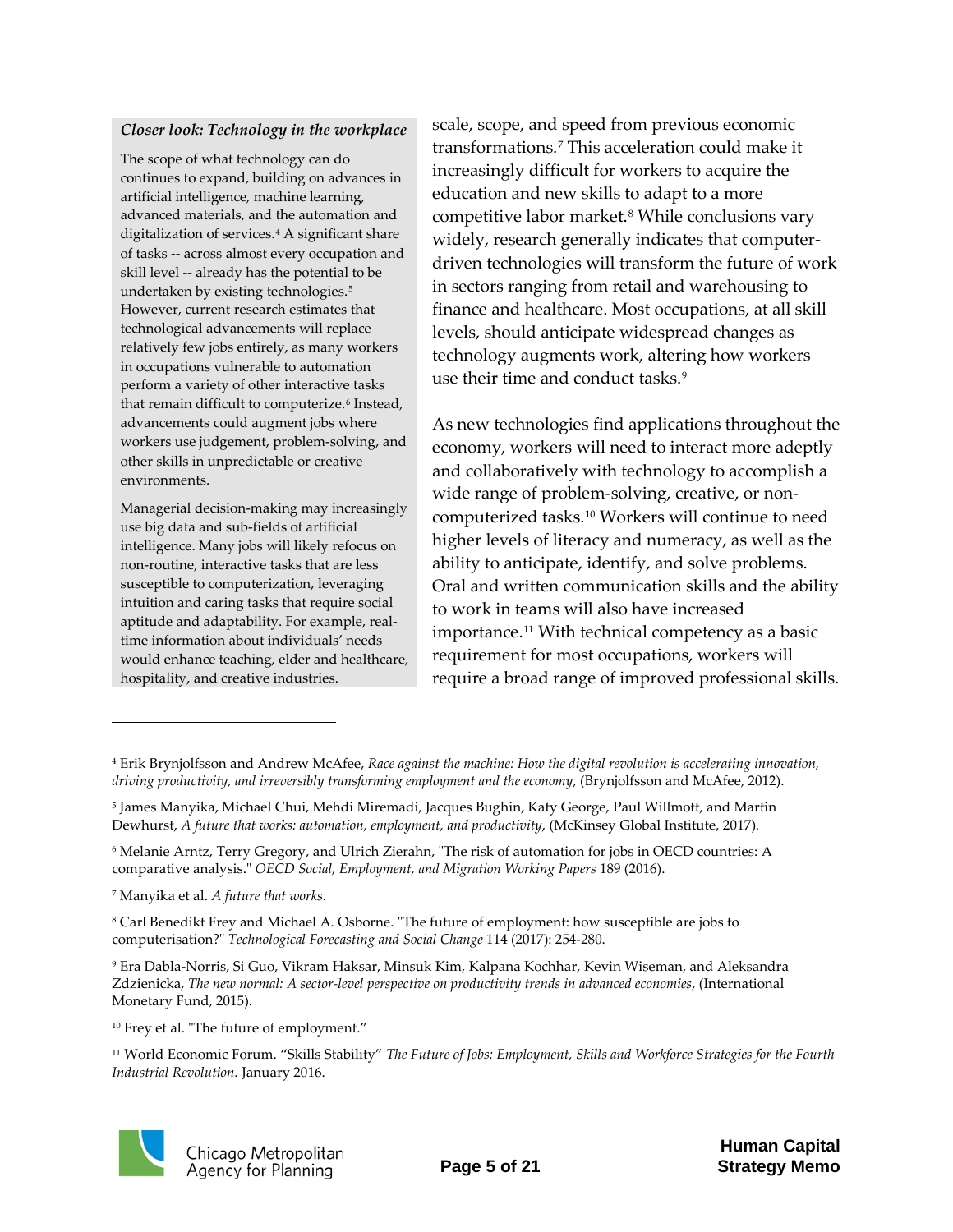This trend is already happening: nearly all job growth since 1980 has occurred in occupations with relatively high requirements for social skills -- e.g., flexibility, judgment, social intelligence, and teamwork.[12](#page-5-1)

The evolving technology and needs of employers has led to shifts in how individuals relate to the labor market. With a standardization of skills in some sectors like manufacturing and healthcare, employers increasingly expect to hire new workers with the skills they require, rather than invest in extensive education and training. National research has found an existing decline in the percent of workers receiving employer-sponsored or on-the-job training.<sup>[13](#page-5-2)</sup> Moreover, average U.S. annual wages for those with a high school diploma have not seen growth since 1970.[14](#page-5-3) Workers must now seek out and pay for more postsecondary training before entering the workforce.

Individuals tend to move jobs frequently and change occupations over the course of their careers. These trends present particularly acute challenges for residents in the region's economically disconnected areas (EDAs). For many low-income and entry-level workers, these trends can result in a cycle of temporary or contract work without the job security or training to pursue better opportunities. With the cost burden of postsecondary training shifted further onto individuals and households, workers must guide their own preparation for workforce readiness -- that is, how they plan to pursue, progress through, and complete the education and training required to attain relevant skills. With more job-to-job moves, physically accessing jobs can prove challenging. Yet, minority residents, particularly African Americans and workers in EDAs, have longer commute times in the Chicago region.[15](#page-5-4) Commute options will remain a key issue for low- and moderate-income workers, many of whom must own cars or take long, circuitous transit routes to reach employment and education opportunities. Priority should be given to transportation and land use decisions that better support such connections.

#### <span id="page-5-0"></span>*Shifting demands on adult education and training systems*

The region's educational and workforce development systems help bridge the gaps between adults seeking to build a career and employers looking to build their workforce. The region's community colleges provide residents with access to both occupational education and college transfer programs, as well as non-degree programs like continuing and adult education. The

<span id="page-5-4"></span><sup>&</sup>lt;sup>15</sup> CMAP ON TO 2050 snapshot, "Travel Trends: Understanding how our region moves," 2017, [http://www.cmap.illinois.gov/onto2050/snapshot-reports/transportation-network/travel-trends.](http://www.cmap.illinois.gov/onto2050/snapshot-reports/transportation-network/travel-trends) See also: Christopher Ingraham, "The astonishing human potential wasted on commutes," *Washington Post*, February 25, 2016, [https://www.washingtonpost.com/news/wonk/wp/2016/02/25/how-much-of-your-life-youre-wasting-on-your](https://www.washingtonpost.com/news/wonk/wp/2016/02/25/how-much-of-your-life-youre-wasting-on-your-commute/)[commute/.](https://www.washingtonpost.com/news/wonk/wp/2016/02/25/how-much-of-your-life-youre-wasting-on-your-commute/)



<span id="page-5-1"></span><sup>12</sup> David J. Deming, *The growing importance of social skills in the labor market*. No. w21473. (National Bureau of Economic Research, 2015).

<span id="page-5-2"></span><sup>&</sup>lt;sup>13</sup> Council of Economic Advisers. *Economic Report of the President*, 2015[. http://www.nber.org/links/cea\\_2015\\_erp.pdf.](http://www.nber.org/links/cea_2015_erp.pdf)

<span id="page-5-3"></span><sup>14</sup> R. Abel Jaison and Richard Dietz, "Do the benefits of college still outweigh the costs?" *Current Issues in Economics and Finance* 20:3 (Federal Reserve Bank of New York, 2014).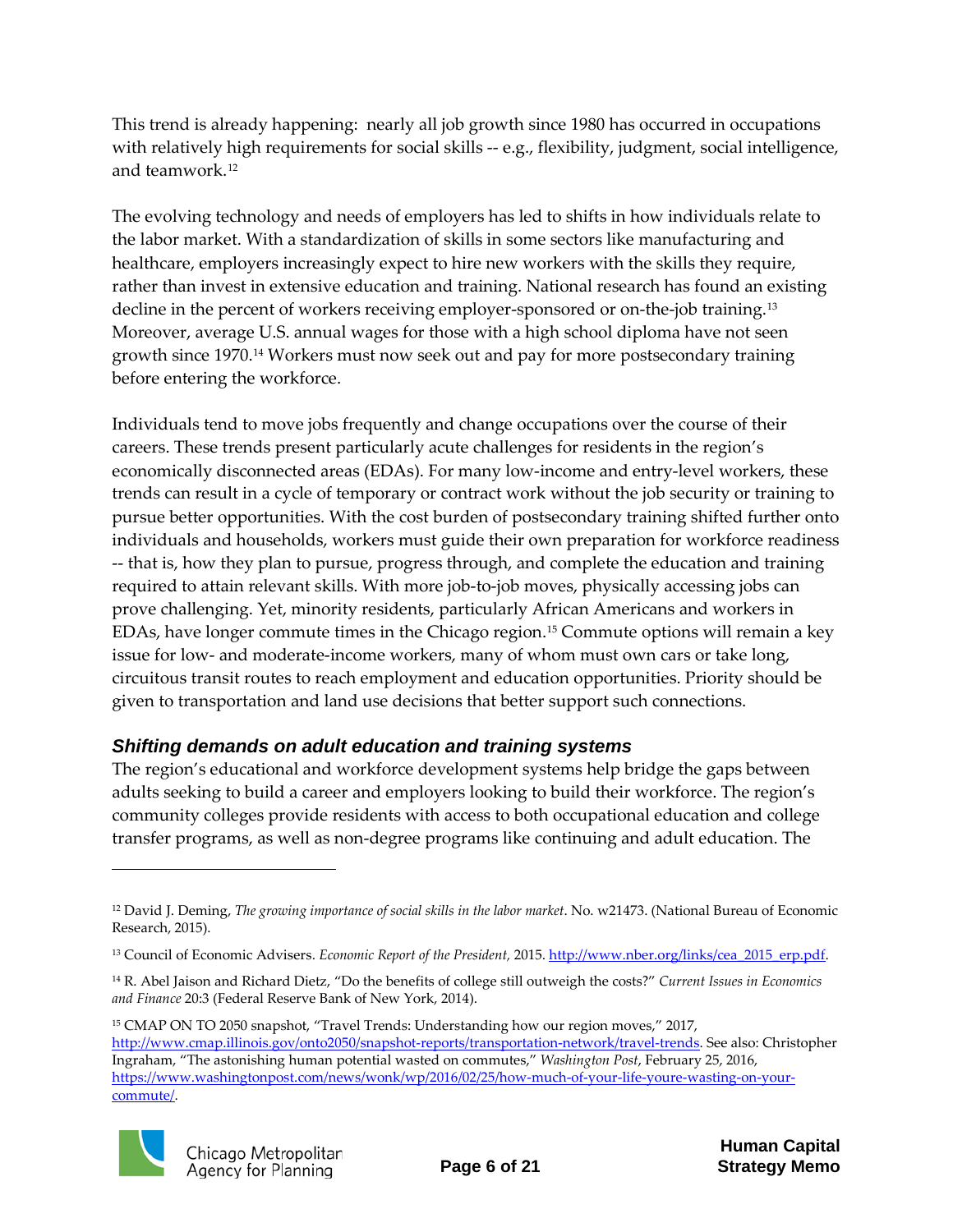workforce development system consists of an array of mostly federally funded training providers, including public, non-profit, and for-profit programs. These institutions may also provide job-placement assistance, apprenticeships, and related support services like transportation or childcare. Stakeholder interviews underscored the challenge for these complex systems to become more nimble and responsive to accelerating change in the needs of both employers and workers. Since GO TO 2040, the region's education and training programs have utilized best practices and federal legislative reform to address the substantial needs among the low- and middle-skilled workers. Still, persistent administrative challenges and constrained public resources undermine the resilience of these systems.

As technology augments work, higher levels of postsecondary training -- as well as additional training throughout a career -- have become necessary to compete for available job openings. The demand for more education is already evident in the rising number of degrees conferred by postsecondary institutions in the U.S. All levels of degree and all race/ethnicity groups have seen significant increases in educational attainment, with the highest growth in subbaccalaureate certifications and Associate's degrees. For example, the number of Associate's degrees conferred nationwide to Black and Hispanic students increased by 79.6 percent and 136.9 percent respectively between the 2002-03 and 2012-13 academic years.[16](#page-6-0) Despite this progress, significant gaps in educational attainment persist across demographic groups.[17](#page-6-1) Moreover, metropolitan Chicago had nearly 150,000 young adults between 16-24 years (12.1 percent) disconnected from both work and school in 2015, including 22.9 percent of young black residents ages 16-24.[18](#page-6-2) Many of these "opportunity youth" have a high school diploma but require substantial remedial education for literacy, numeracy, and computer skills.

Although increasingly available, not all sub-baccalaureate programs -- including short-term credential, licensure, and certification programs -- are uniformly valuable for workers or employers[.19](#page-6-3) Stakeholders expressed a growing recognition in the Chicago region of the full breadth of training, in-demand skills, and meaningful work experience required to build longterm employability. These sub-baccalaureate programs can play an important role in connecting residents to pathways for upward mobility. However, their topics and structures may need to

<span id="page-6-3"></span><sup>19</sup> Veronica Minaya and Judith Scott-Clayton, "Labor Market Trajectories for Community College Graduates: New Evidence Spanning the Great Recession. A CAPSEE Working Paper," (Center for Analysis of Postsecondary Education and Employment, 2017).



<span id="page-6-0"></span><sup>16</sup> Lauren Musu-Gillette, Jennifer Robinson, Joel McFarland, Angelina Kewal Ramani, Anlan Zhang, and Sidney Wilkinson-Flicker, *Status and Trends in the Education of Racial and Ethnic Groups 2016*, NCES 2016-007 (National Center for Education Statistics, 2016).

<span id="page-6-1"></span><sup>&</sup>lt;sup>17</sup> CMAP ON TO 2050 strategy paper, "Inclusive Growth," 2017, [http://www.cmap.illinois.gov/onto2050/strategy](http://www.cmap.illinois.gov/onto2050/strategy-papers/inclusive-growth)[papers/inclusive-growth.](http://www.cmap.illinois.gov/onto2050/strategy-papers/inclusive-growth)

<span id="page-6-2"></span><sup>18</sup> Sarah Burd-Sharps, Kristen Lewis, Rupsha Basu, Rebecca Gluskin, Laura Laderman, and Marina Recio, *Promising Gains, Persistent Gaps: Youth Disconnection in America*. (Measure of America of the Social Science Research Council, 2017)[, http://www.measureofamerica.org/youth-disconnection-2017/.](http://www.measureofamerica.org/youth-disconnection-2017/)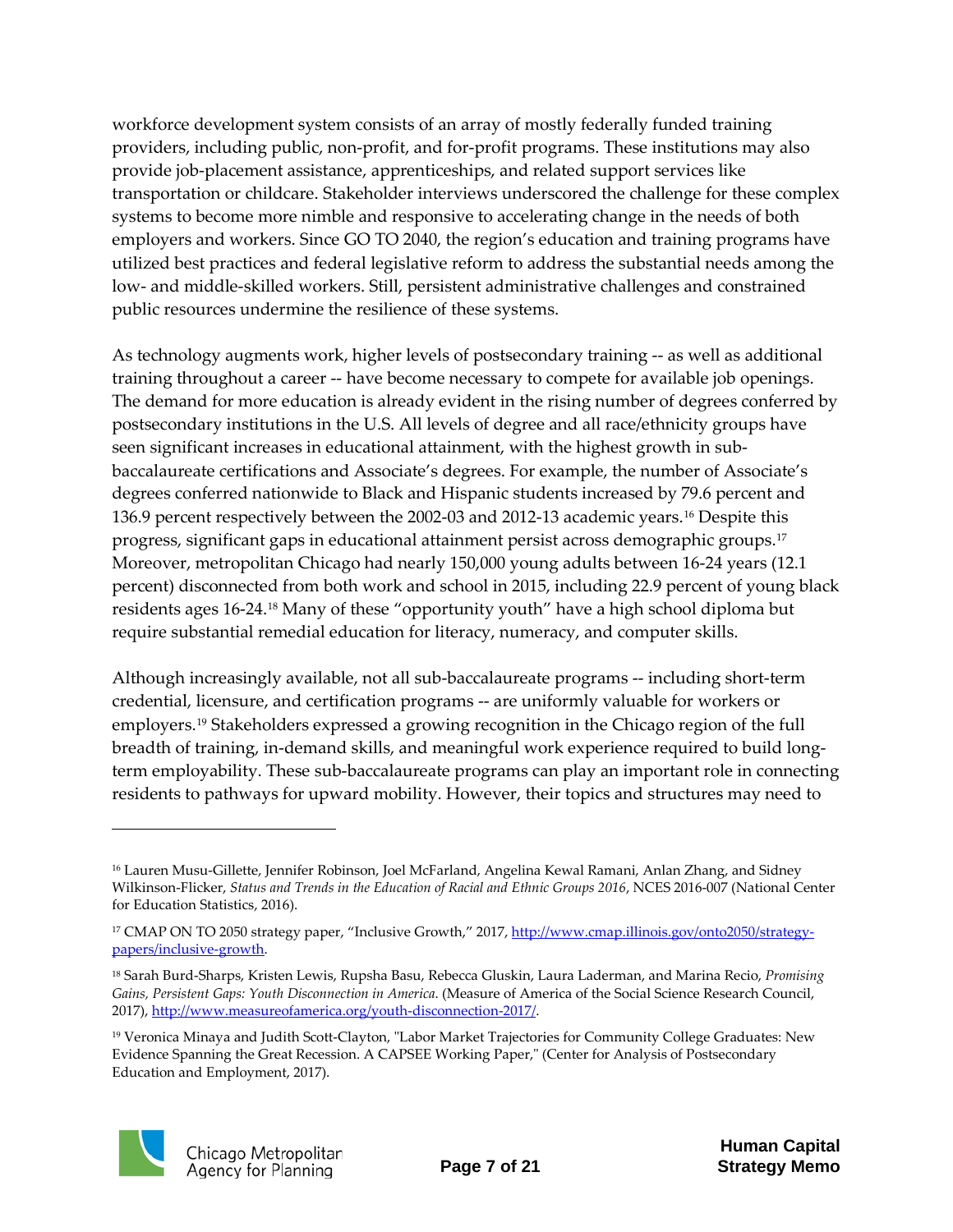be further rationalized or enhanced based on a strong understanding of the needs of growing industries. Many education and training providers are already adjusting their policies and curricula to reflect best practices for such programs. CMAP and partners should continue to support strategies for coordinating regional workforce and economic development goals.

In many ways, the Chicago region has been a national leader in the implementation of recent legislative reform to the public workforce system. Federal legislation enacted in 2014 with bipartisan support, the Workforce Innovation and Opportunity Act (WIOA), requires workforce boards to conduct state-level and regional strategic planning, as well as to strengthen and expand partnerships with the private sector. The law emphasized the central role that data collection and reporting play in unified planning and partnership development.[20](#page-7-0) Such tools are especially important given a renewed national focus on serving populations with barriers to accessing or sustaining employment. Metropolitan Chicago can build off of related local and state efforts to further improve regional planning and integrated data systems. Ongoing implementation of WIOA may also provide a setting in which new practices can be tested and scaled based on demand-driven strategies that leverage industry engagement to guide regional workforce development.

The regional education and workforce systems have built a range of programs aimed at improving access to adult education and training opportunities. Community colleges around the state have taken steps to increase enrollment in career training across district boundaries and reduce unnecessary duplication. In response to limited public funding, all 39 of Illinois' community college districts recently signed on to participate in the Comprehensive Agreement Regarding the Expansion of Educational Resources (CAREER Agreement). The agreement allows students to enroll in career and technical education programs offered at any other Illinois community college if the program is not offered in their home district, while paying in-district resident tuition and fee rates. This cooperation offers a prime example of strategies to improve the efficiency and responsiveness of the community college system to shifting education and employment trends.

The State has also made progress in articulating career pathways programs. These programs provide postsecondary education and training as a series of manageable steps leading to industry-recognized credentials in growing occupations. This model can drive higher success rates among participants and helps workforce partners enhance the delivery of career counseling, job-placement assistance, and support services. Along with nine other states, Illinois participates in the Center for Law and Social Policy's Alliance for Quality Career Pathways to develop a consensus framework with criteria and indicators to help improve, scale, and sustain a regional career pathways system. Community colleges have also partnered with area

<span id="page-7-0"></span><sup>&</sup>lt;sup>20</sup> David Bradley, *The workforce Innovation and Opportunity Act and the One-Stop Delivery System*, Congressional Research Service Reports No. R44252 (Congressional Research Service, 2015).

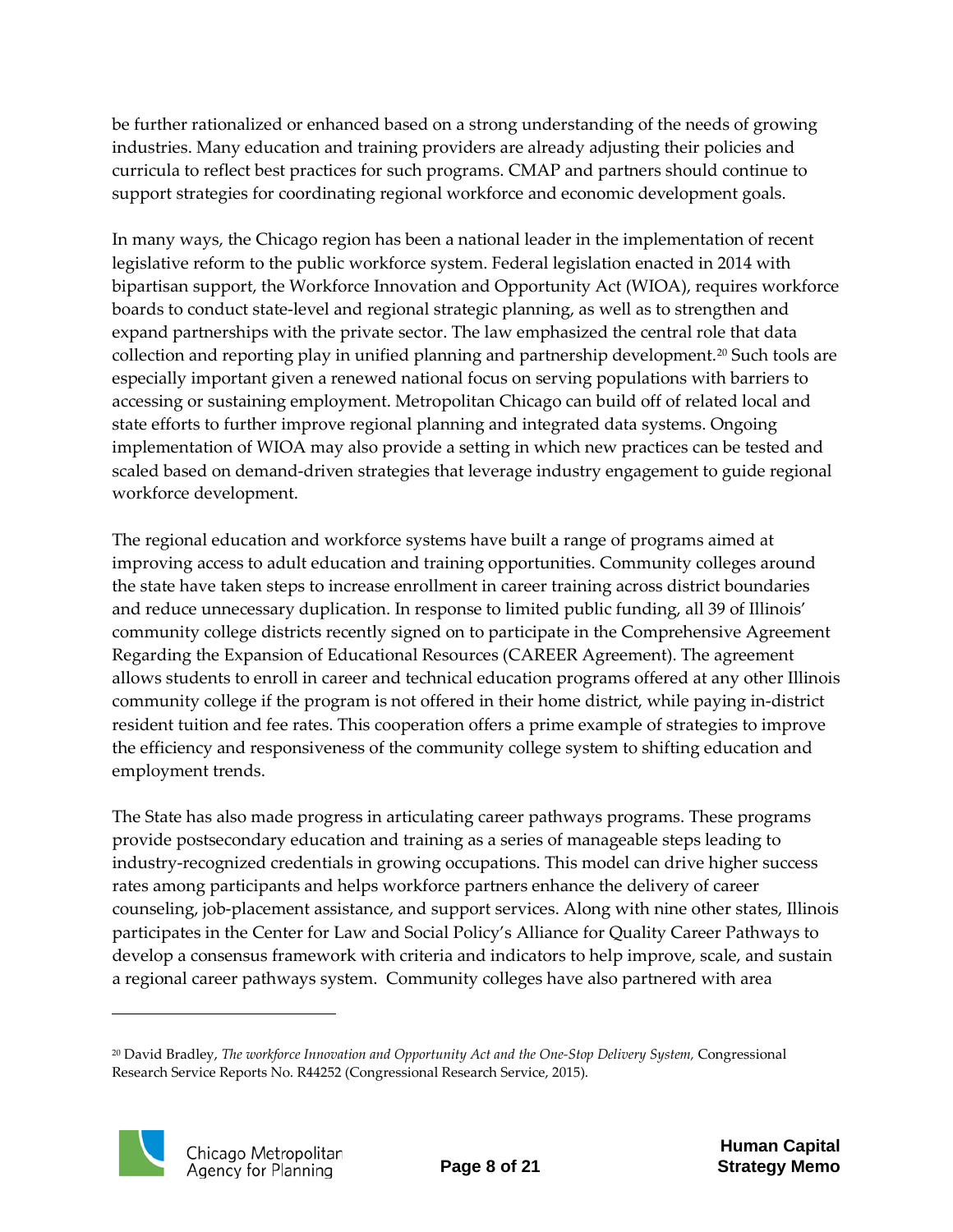employers to develop some apprenticeship programs and related curricula. Apprenticeships have been more common in the trades, however, insurance and financial firms have recently developed programs.<sup>[21](#page-8-0)</sup> These programs enable students apply academic learning, earn some income while studying, and potentially enter a career tract.

Looking beyond immediate employment needs, the education and workforce development systems have begun to more directly target occupations that provide opportunities for advancement and offer better pay in industries with the potential to grow. Inclusive growth will be a critical recommendation in ON TO 2050, and this increased focus provides CMAP and partners additional opportunities to leverage each other's work. Stakeholder interviews revealed an increasing emphasis within the workforce development system on connecting individuals to jobs with pathways for growth in skills and compensation. This shift reflects the concern that accelerated technological change and other macro issues could exacerbate existing trends towards labor market polarization -- with employment growth occurring primarily in high-income and low-income occupations, accompanied by an erosion of those in the middle. The profile of a middle-income job -- traditionally in middle-skill construction, production, or clerical roles -- is shifting towards occupations that require more training. Research has shown that the distribution of jobs by skill level has shifted since 1980 as the number of jobs requiring medium levels of skill has shrunk and that such polarization has intensified since the 1990s.<sup>[22](#page-8-1)</sup> The 2001 and 2007-09 recessions in particular drove economic stratification via the relative loss of middle-skill, middle-income jobs, when the economy failed to recover such jobs in the following expansions[.23](#page-8-2)

As new technologies increasingly refocus jobs towards non-routine and cognitive tasks, jobs may be increasingly either low-skill (e.g., personal services or food production) or high-skill (management and professional occupations) with a widening pay gap in-between.<sup>[24](#page-8-3)</sup> Due to several long-running structural changes in the economy, real median household income has declined nationally, down by 4.5 percent in the Chicago metropolitan area between 1989-2015.[25](#page-8-4) Given existing disparities in employment and income outcomes for the region's economically

<span id="page-8-4"></span><sup>25</sup> CMAP Regional Economic Indicators website, 2017, [http://www.cmap.illinois.gov/economy/regional-economic](http://www.cmap.illinois.gov/economy/regional-economic-indicators/trends)[indicators/trends/](http://www.cmap.illinois.gov/economy/regional-economic-indicators/trends)trends.



<span id="page-8-0"></span><sup>21</sup> Stephanie Jones, "Illinois' Harper College to Host Zurich's Apprenticeship Program," *Insurance Journal*, June 18, 2015.

<span id="page-8-1"></span><sup>&</sup>lt;sup>22</sup> David Autor and David Dorn, "The growth of low-skill service jobs and the polarization of the U.S. labor market," *The American Economic Review* 103, no. 5 (2013): 1553-1597.

<span id="page-8-2"></span><sup>&</sup>lt;sup>23</sup> A. Cheremukhin, "Middle-skill jobs lost in US labor market polarization." See also Nir Jaimovich and Henry E. Siu. *The trend is the cycle: Job polarization and jobless recoveries*, No. 18334 (National Bureau of Economic Research, 2012).

<span id="page-8-3"></span><sup>24</sup> Maximiliano Dvorkin and Hannah Shell, "Labor market polarization: How does the district compare with the nation?" *The Regional Economist* 2 (The Federal Reserve Bank of St. Louis, 2017).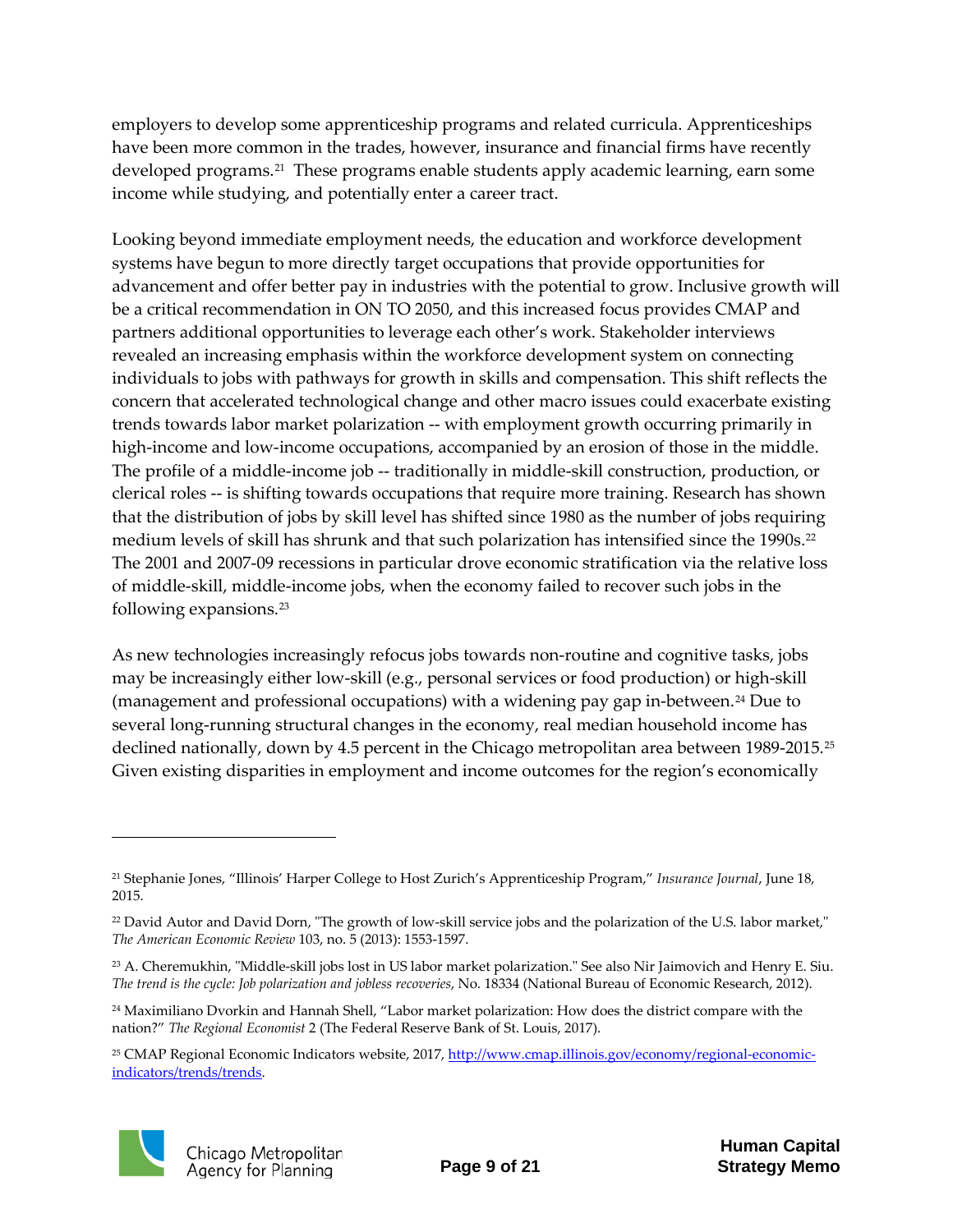disconnected areas, local education and training systems will remain critical to helping workers attain sufficient skills training to secure middle-income, higher-skilled opportunities.

### <span id="page-9-0"></span>*Deepening need for inclusive strategies that catalyze growth*

Metropolitan Chicago is home to an estimated 5.6 million working-age residents whose backgrounds and needs are diverse and whose contributions are essential to the region's economic prosperity. The Chicago region's population growth has slowed recently, gaining just 1.1 percent since 2010 and reflecting the region's slower economic growth compared to the nation and our peers.<sup>26</sup> Accordingly, the metropolitan labor force -- those that are 16 years or older and either working or actively seeking work -- declined by approximately 65,000 workers between 2008 and 2015.<sup>[27](#page-9-2)</sup> Further trends in age, diversity, and labor force participation have significant implications for planning at both the regional and local levels.

The regional workforce is aging rapidly as people continue to live longer, delay or reduce childbearing, and retire later in life. Today, residents who are 55 and older make up more than a quarter of the population and growth in these age groups is increasing nationwide (Figure 1). Recent Census data points to a simultaneous decline in the population share of children (19 years and under) as millennial residents age into older age groups. An aging population will affect the region's productivity. Some industries like healthcare may experience increased demand, while others experience shrinking pipelines of workers with specialized skills and knowledge. This problem is not isolated to manufacturing, but will be felt throughout the region's economy. For example, within the information technology sector, many large and established companies that still own and service legacy mainframe computers -- such as airlines and financial transaction processors -- can expect to replace 20 percent of trained mainframe developers over the next 5 years.<sup>[28](#page-9-3)</sup>

<span id="page-9-3"></span><sup>28</sup> SHARE and International Business Machines Corporation (IBM), "The pieces are falling into place: mainframe clients find help from IBM and others to mitigate the effects of a skills shortage," *IBM Systems Magazine* (2015).



<span id="page-9-1"></span><sup>26</sup> CMAP ON TO 2050 snapshot, "Population change in the CMAP region," 2016, [http://www.cmap.illinois.gov/about/updates/policy/-/asset\\_publisher/U9jFxa68cnNA/content/population-change-in](http://www.cmap.illinois.gov/about/updates/policy/-/asset_publisher/U9jFxa68cnNA/content/population-change-in-the-cmap-region)[the-cmap-region.](http://www.cmap.illinois.gov/about/updates/policy/-/asset_publisher/U9jFxa68cnNA/content/population-change-in-the-cmap-region)

<span id="page-9-2"></span><sup>27</sup> CMAP analysis of American Community Survey data, 1-year estimates in 2005-2015 for the Chicago-Naperville-Elgin metropolitan area.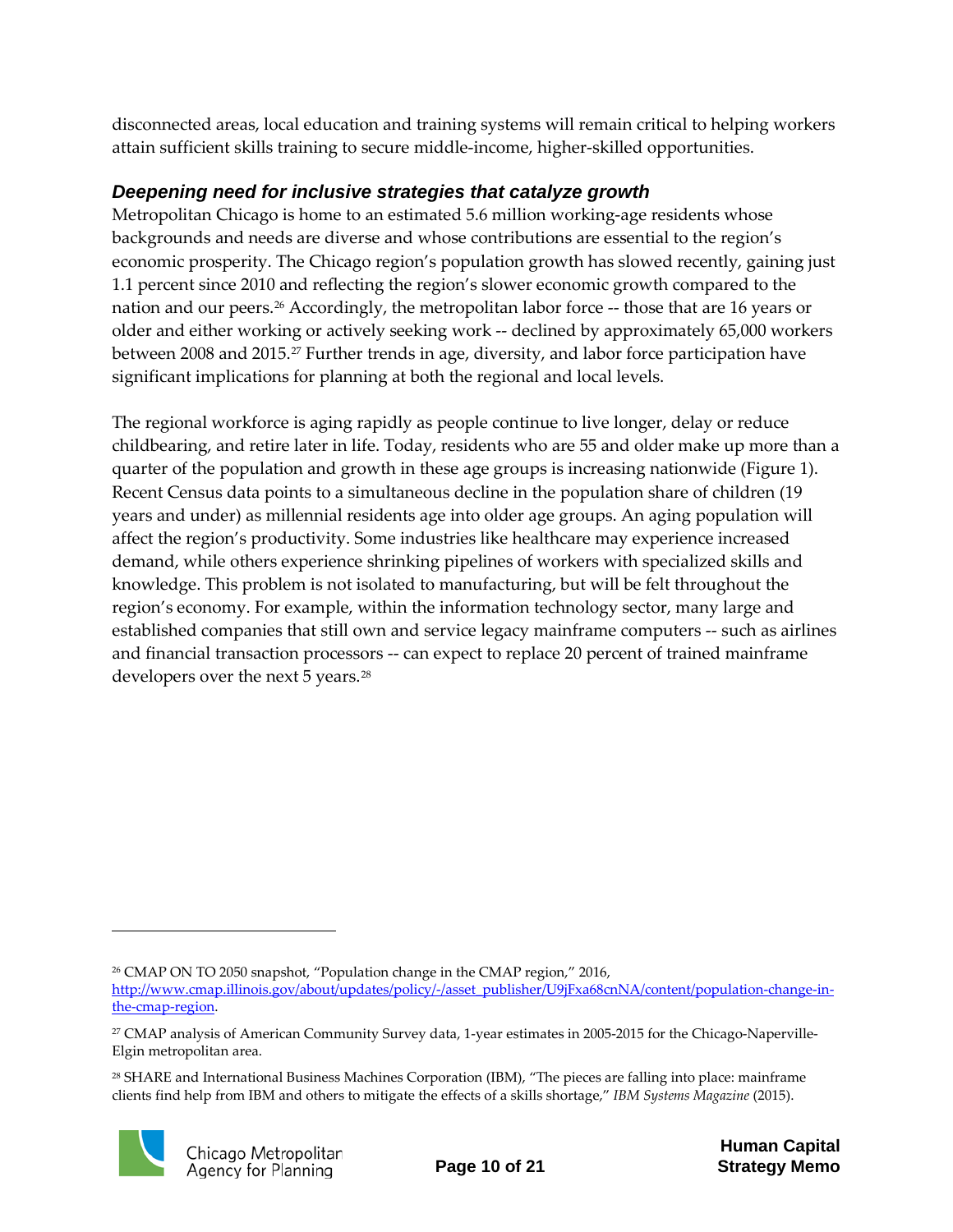

**Figure 1. Aging in the CMAP region, 1970-2016**

*Source: Chicago Metropolitan Agency for Planning analysis of U.S. Decennial Census data 1970 and Population Estimates Program data 2016.* 

Emerging research highlights the negative influence that persistent economic disparities among residents exert on regional economic growth. Ongoing shifts in the region's racial and ethnic mix will effect human capital development needs and future economic growth in the region. CMAP projects that metropolitan Chicago's increasing racial and ethnic diversity will continue through 2050 -- a trend that is related to changes in economic opportunity. The proportion of persons of color increased from 34 percent of the region's population to 49 percent between 1990-2016. The shift is due primarily from growth in the Hispanic population prior to the recession, and accelerating growth in the Asian population since the recession.[29](#page-10-0) Current forecasts for 2050 show a continued decline in the white, non-Hispanic share of the population, with a corresponding increase in the Hispanic and Asian shares. Demographic trends are both a condition and a consequence of economic prosperity as residents choose where to live based on their perceptions of quality of life and economic opportunity. For example, among its peer regions, only metropolitan Chicago has seen declining African American populations due in large part to the impact of economic and racial inequalities.

Many residents in the Chicago region experience persistent disparities in employment, educational attainment, and household income based on race and ethnicity (Figure 4), hindering the region's ability to realize its residents' full potential and productivity. Black and Hispanic residents have lower educational attainment rates and median household income rates than the regional averages. ACS data for the 2001-14 period revealed that unemployment rates for black residents were nearly double that of the region's white residents.

<span id="page-10-0"></span><sup>29</sup> Chicago Metropolitan Agency for Planning analysis of U.S. Decennial Census data, 1990, and Population Estimates Program data, 2016.

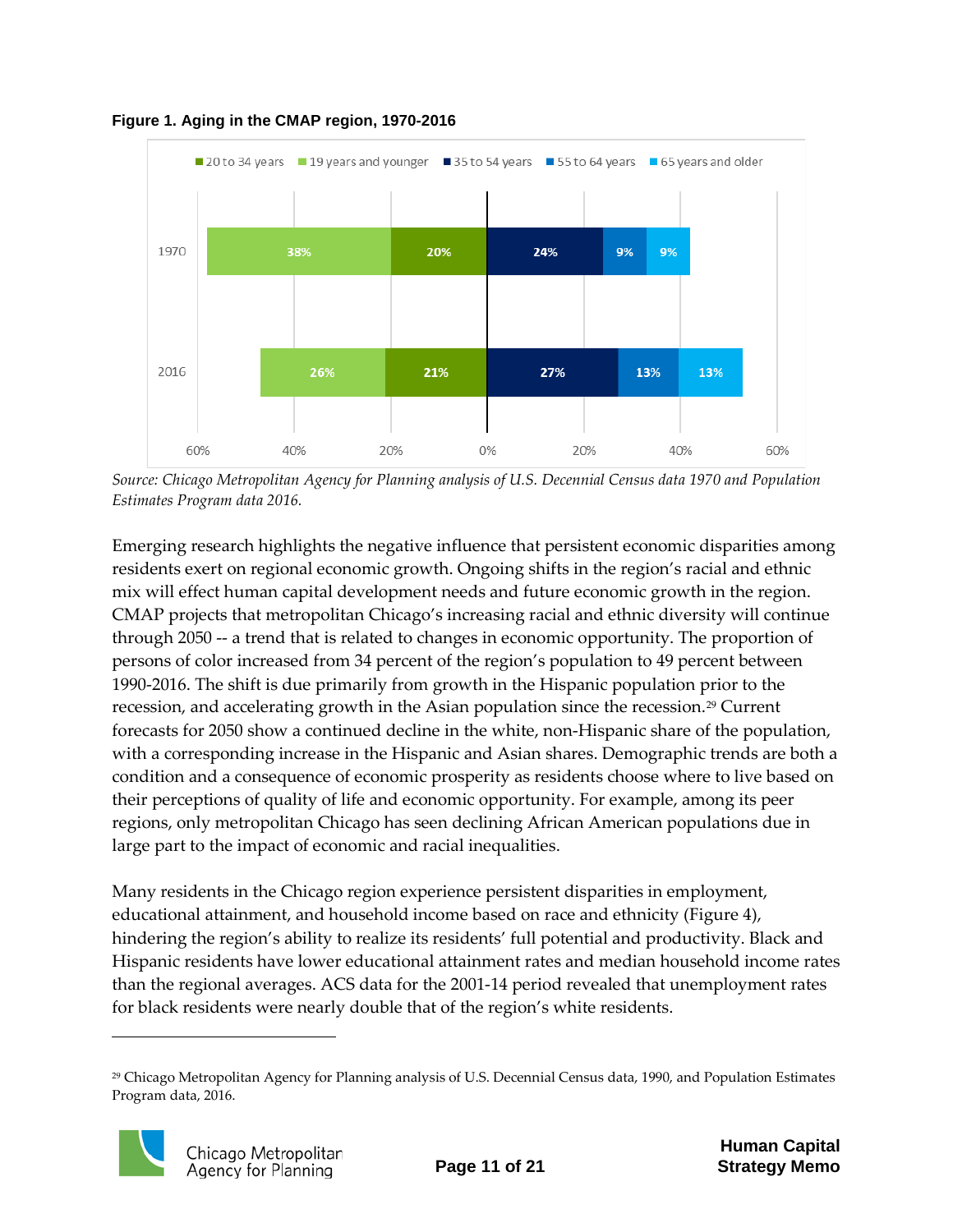#### **Figure 2. Disparate outcomes by race and ethnicity**







Note: Unemployment is for population 16 and above. The Bureau of Labor

Statistics provides regional unemployment rates used in other CMAP

**Human Capital Page 12 of 21 Strategy Memo**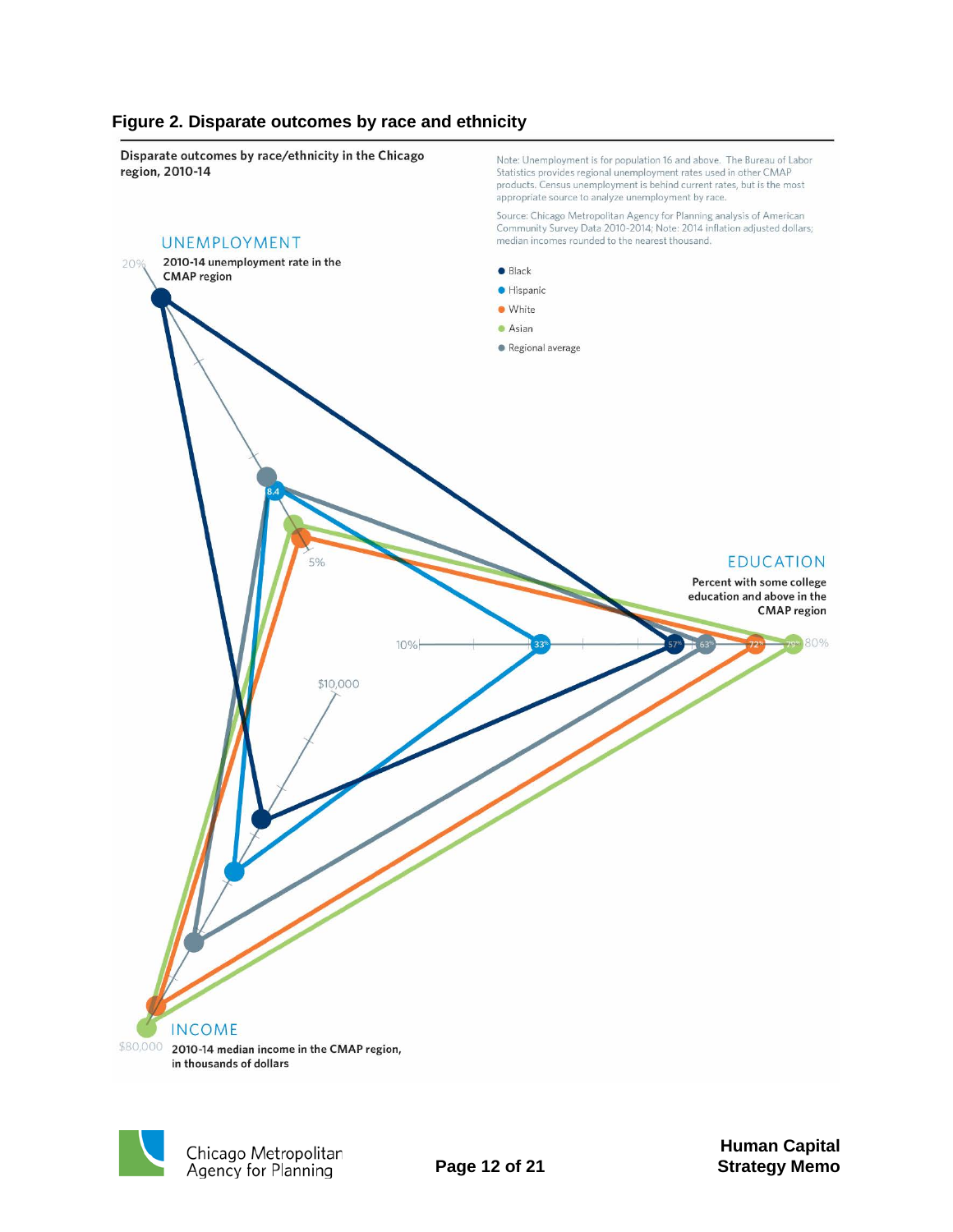Moreover, labor force participation rates among black residents between 2005-15 were on average a full five percentage points below any other group.[30](#page-12-0) Given the regional trend of increasing diversification, these disparate outcomes have serious implications for regional and sub-regional planning.<sup>[31](#page-12-1)</sup> As the population changes, older and more diverse population groups may hold varying preferences and face different challenges in housing, transportation, employment opportunities, and other factors that impact quality of life.

The region's primary asset, its human capital, is being diminished when residents cannot fully contribute to and benefit from the regional economy. The disparities in educational and economic outcomes across the region's diverse residents undermines the economic growth and resilience of metropolitan Chicago in the face of economic shocks. Between 2006 and 2010, income inequality was one of the most effective ways of predicting a county's risk of entering into recession.[32](#page-12-2) A growing body of research emphasizes the connection between inclusion and economic growth. Research from the Cleveland Federal Reserve on growth factors for 118 U.S. regions showed that racial and ethnic diversity, openness to immigrants, low rates of racial segregation, and low levels of income stratification strongly contribute to regional growth in employment and output.<sup>[33](#page-12-3)</sup>

If metropolitan Chicago remains less attractive to workers and families relative to our peers, lackluster population growth could burden the economy with a narrower tax base, fewer job opportunities, and a smaller labor pool. Strengthening the region's economic competitiveness will require developing inclusive strategies to leverage its full human capital and catalyze economic growth. Key among these strategies are ensuring that low-income and minority populations have better access to opportunities.[34](#page-12-4) The benefits could foster longer and more robust periods of growth for the overall economy. Likewise, supporting the region's traded clusters – the industries that connect the region to the global economy -- could decrease inequality by raising the demand for labor,<sup>35</sup> increase the effects of policies aimed to spread

<span id="page-12-5"></span><sup>35</sup> Manuel Pastor, Peter Dreier, Eugene Grigsby III, and Marta López-Garza, "Growing Together: Linking Regional and Community Development in a Changing Economy," Shelterforce (1998): 2.



<span id="page-12-0"></span><sup>30</sup> Chicago Metropolitan Agency for Planning analysis of American Community Survey data, 2005-15.

<span id="page-12-1"></span><sup>&</sup>lt;sup>31</sup> CMAP ON TO 2050 strategy paper, "Inclusive Growth," 2017, [http://www.cmap.illinois.gov/onto2050/strategy](http://www.cmap.illinois.gov/onto2050/strategy-papers/inclusive-growth)[papers/inclusive-growth.](http://www.cmap.illinois.gov/onto2050/strategy-papers/inclusive-growth)

<span id="page-12-2"></span><sup>32</sup> Paul Lewin, Philip Watson, and Anna Brown, "Surviving the Great Recession: the influence of income inequality in US urban counties," *Regional Studies* (2017): 1-13.

<span id="page-12-3"></span><sup>33</sup> Randall Eberts, George Erickcek, and Jack Kleinhenz, "Dashboard Indicators for the Northeast Ohio Economy: Prepared for the Fund for Our Economic Future," Federal Reserve Bank of Cleveland Working Paper (2006):20.

<span id="page-12-4"></span><sup>34</sup> Christ Benner and Manuel Pastor. Equity, Growth, and Community: What the Nation Can Learn from America's Metro Areas. (California: University of California Press, 2015) DOI: [http://dx.doi.org/10.1525/luminos.6.](http://dx.doi.org/10.1525/luminos.6)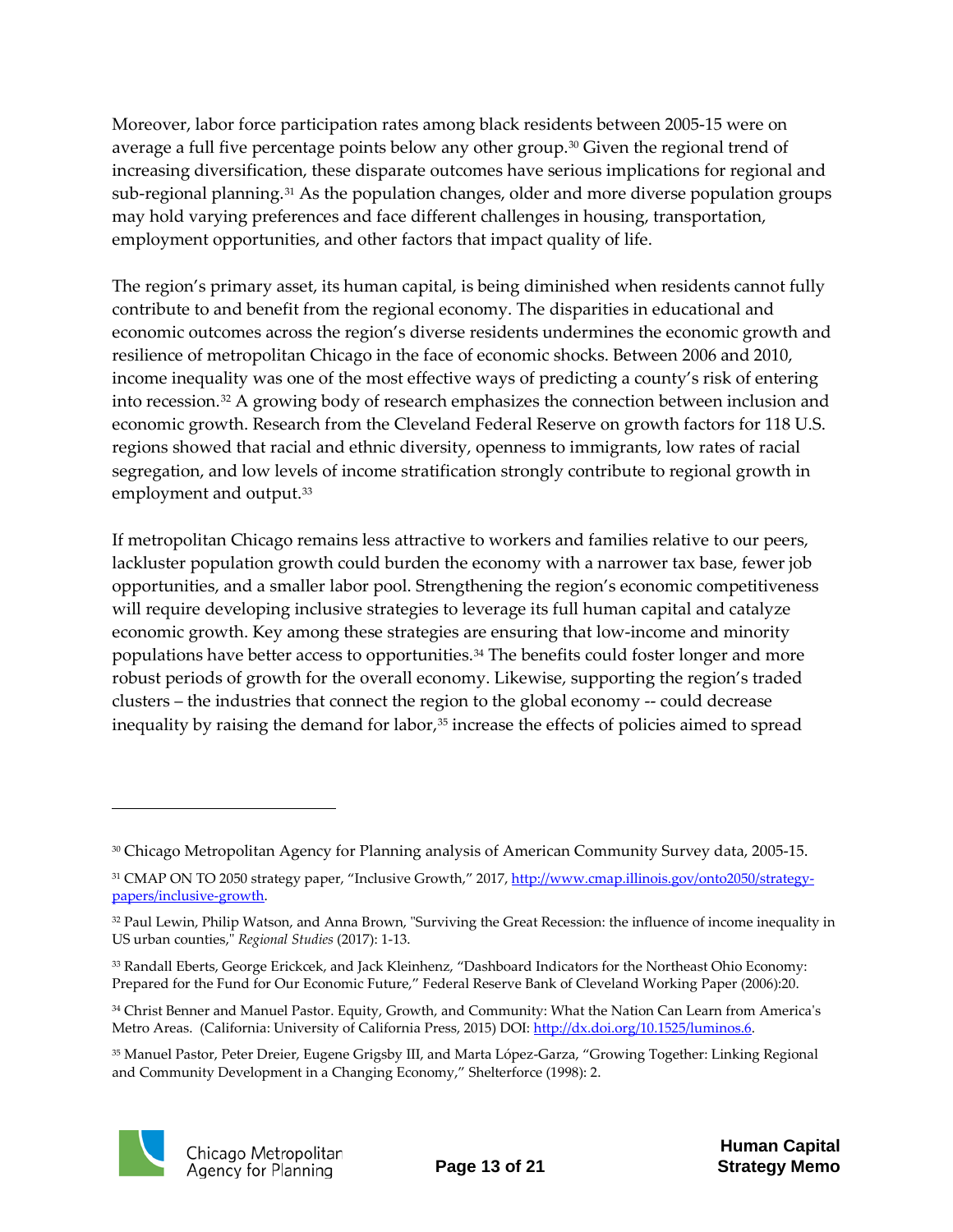opportunity,<sup>36</sup> and offer pathways to upward mobility. Such cooperative measures will help to create strong economic growth that creates opportunities accessible to all residents and ultimately attracts population growth.

# <span id="page-13-0"></span>**Strategies for ON TO 2050 and beyond**

ON TO 2050 will provide policy and technical guidance on future CMAP work, with a focus on the core agency responsibilities of transportation and land use planning. The following section outlines strategies that CMAP and its partners can undertake to better realize the full potential of the region's human capital. Regional workforce development consists of a broad range of strategies to develop talent and skills, connect employers and workers, and facilitate economic mobility -- each tailored to specific labor market needs. In light of the highly competitive and rapidly changing global economy, it is vital that training and skills programs are deployed and well-integrated with related programs and initiatives. These Human Capital strategies are assumed to focus on opportunities within traded clusters, to prioritize efforts and promote regional economic growth that can create additional opportunities for inclusive growth.

Recommended actions focus on continued coordination and rationalization of workforce development programs, as well as opportunities to incorporate sector-based strategies into subregional planning. Achieving regional human capital goals will require a variety of institutions, programs, and services. While this strategy paper includes a number of ongoing reforms and programs, advancing some strategies will require entities other than CMAP to take the lead.

Multiple ON TO 2050 projects articulate recommendations that could improve equitable access to employment opportunity, adult education and training, and workforce development services. Complementary strategy papers address topics such as the regional economy, inclusive growth, housing choice, infill development, municipal capacity, and transportation.<sup>[37](#page-13-3)</sup>

<span id="page-13-1"></span>*Pursue a regional approach to workforce development focused on traded clusters*

The Chicago region's employment and training goals depend on broadly growing the regional economy. At the same time, increasing foreign competition indicates that future economic growth will primarily occur in specialized industry clusters equipped to compete globally.<sup>[38](#page-13-4)</sup> The Chicago region maintains a highly diversified economy with significant relative concentrations

<span id="page-13-4"></span><sup>38</sup> Michael E Porter. "Location, competition, and economic development: Local clusters in a global economy." *Economic development quarterly* 14, no. 1 (2000): 15-34.



<span id="page-13-2"></span><sup>36</sup> Raj Chetty, David Grusky, Maximillian Hell, Nathaniel Hendren, Robert Manduca, and Jimmy Narang, "The Fading American Dream: Trends in Absolute Income Mobility Since 1940 (Non-Technical Summary)"(2016) [http://www.equality-of-opportunity.org/assets/documents/abs\\_mobility\\_summary.pdf.](http://www.equality-of-opportunity.org/assets/documents/abs_mobility_summary.pdf)

<span id="page-13-3"></span><sup>&</sup>lt;sup>37</sup> See CMAP ON TO 2050 Strategy Papers[: http://www.cmap.illinois.gov/onto2050/strategy-papers.](http://www.cmap.illinois.gov/onto2050/strategy-papers)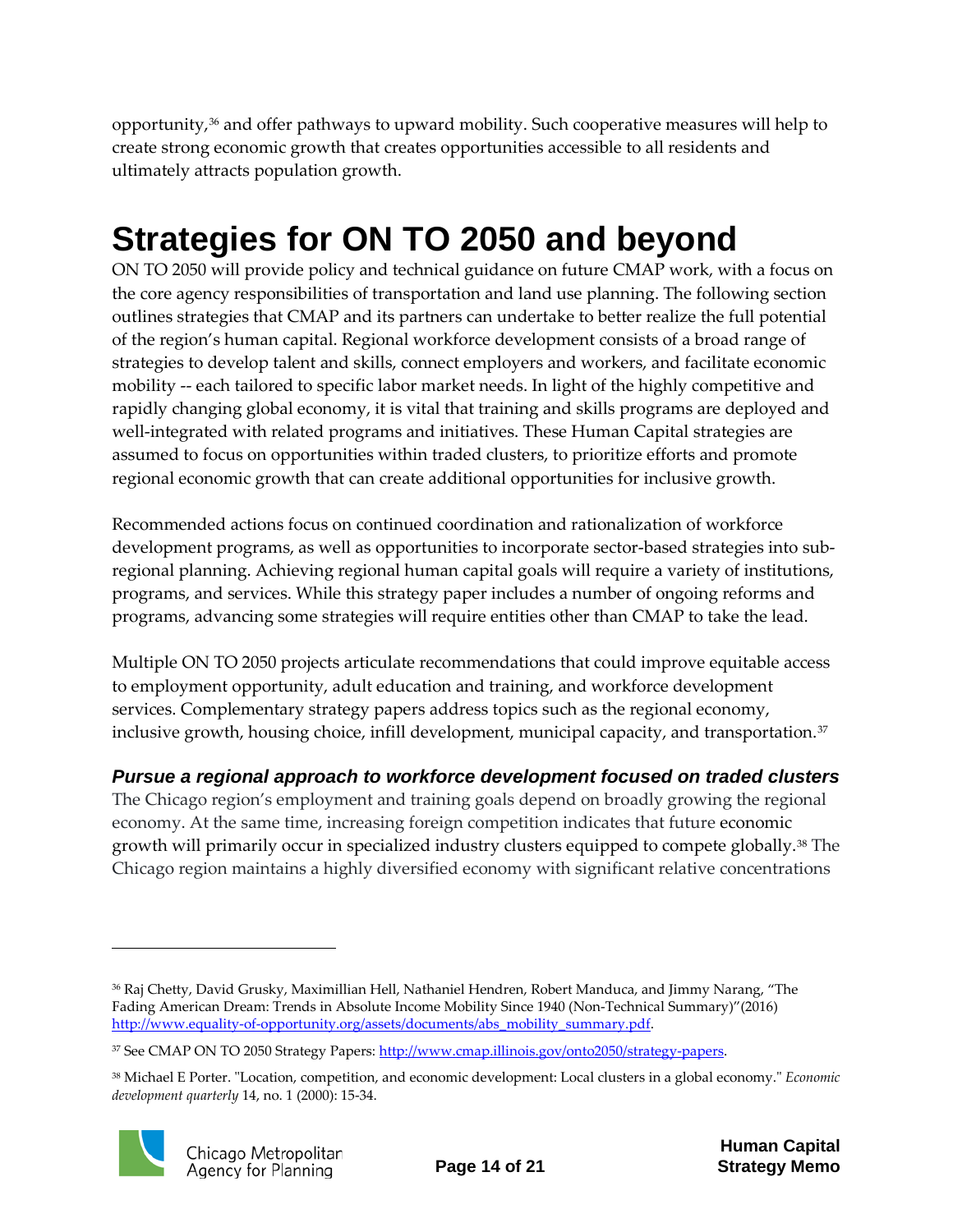among its industry clusters, particularly those selling products and services in markets outside of the region. Such traded industry clusters have an outsized potential to grow the region's economy, pay higher wages than their localserving counterparts, and supply employees with opportunities for career advancement.[39](#page-14-1) Economic and workforce development efforts achieve the most when county workforce boards, employers, trainers, service providers and economic development agencies work together across jurisdictional borders. As outlined in GO TO 2040, a regional approach to improve coordination with economic development strategies, focusing on the region's traded clusters and certain local clusters that are poised for growth and offer pathways for upward mobility, is necessary to help create more employment and training opportunities for the region's workers.[40](#page-14-2)

CMAP and partners should support regional workforce strategies by convening coalitions or developing apprenticeships around traded industry clusters, such as the Chicago Metro

Metals Consortium or the recently established Chicagoland Food and Beverage Network. Meeting the clusters' skilled workforce needs requires coordinated training programs informed by or in close collaboration with industry. A number of national and local models demonstrate such partnerships between industry and educators and training providers. Demand-driven approaches are a core component of WIOA. CMAP in particular should provide data that can improve the region's understanding of the major job market dynamics and growing traded and some local clusters in the region. CMAP research could include occupation trends, industry shifts, commute time and mode, and training requirements.

#### <span id="page-14-0"></span>*Incorporate job market opportunities and trends into sub-regional planning*

The benefits and burdens of major shifts in the region's human capital will affect communities in different ways based on their ability to foresee and respond to evolving workforce needs. Negative effects often accrue to places with limited adult education and training opportunities

<span id="page-14-2"></span><sup>40</sup> CMAP report, "Reorienting State and Regional Economic Development: Challenges and Opportunities for Metropolitan Chicago," 2014, [http://www.cmap.illinois.gov/economy/innovation/economic-development/.](http://www.cmap.illinois.gov/economy/innovation/economic-development/)



l

### **Human Capital**







**Sector** A broad set of similar economic activities e.g., Transportation

Industry Narrower than a sector e.g., Trucking

### **Cluster**

What is a cluster?

Interdependent groups of firms and related institutions that gain benefits from their proximity and interactions e.g., Transportation & Logistics

<span id="page-14-1"></span><sup>39</sup> CMAP ON TO 2050 snapshot, "Regional Economy and Clusters: Building on Our Strengths," 2017, [http://www.cmap.illinois.gov/onto2050/snapshot-reports/economic-clusters.](http://www.cmap.illinois.gov/onto2050/snapshot-reports/economic-clusters)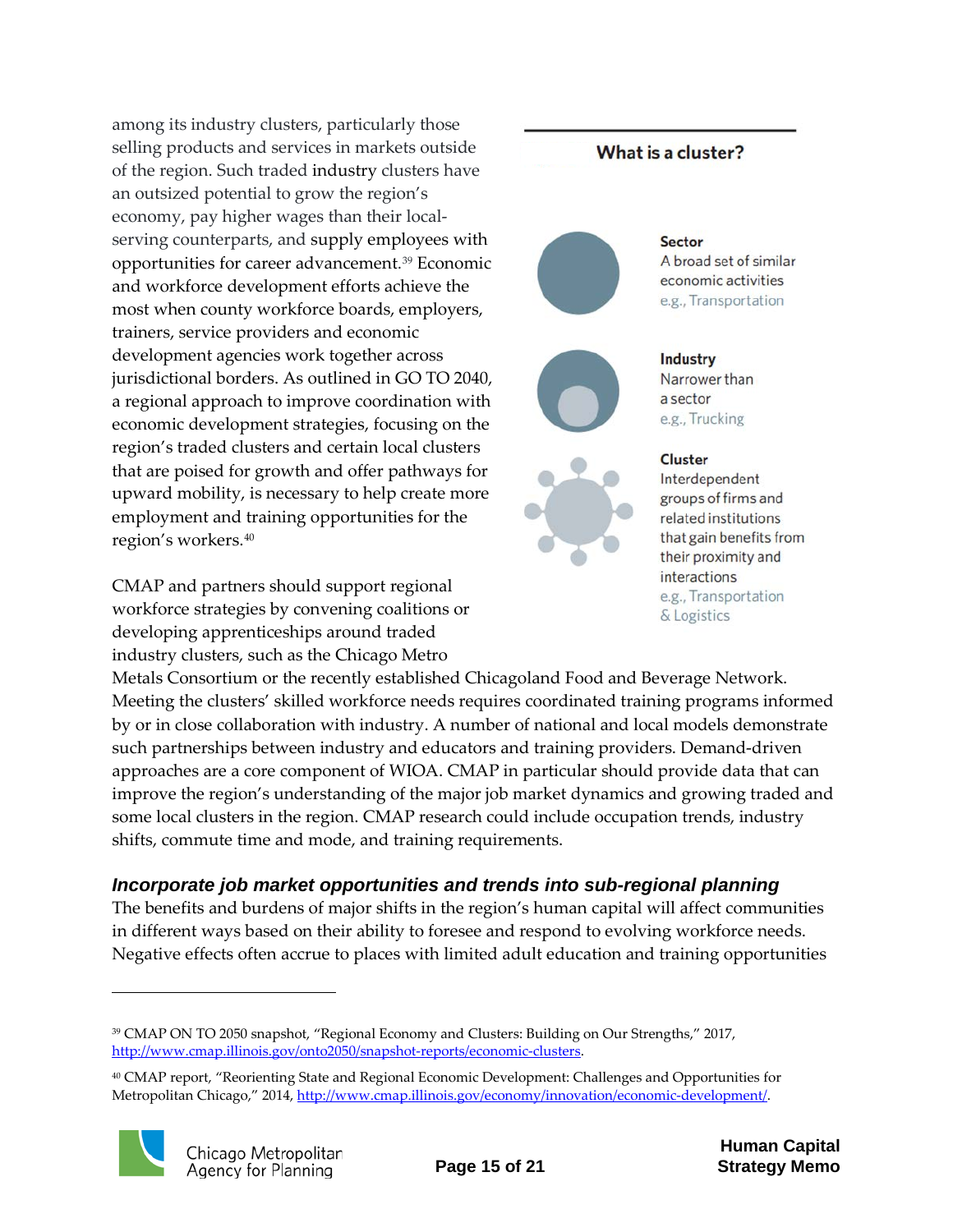or other connections to an increasingly competitive economy. Stakeholders consistently call for human capital considerations to figure prominently in regional and sub-regional planning. Human capital should be understood as an essential component to any growth goals, and planning for land use, transportation, and economic development should adequately address related issues. Yet, communities vary widely in their knowledge of major job centers within a reasonable commuting distance, industry and occupation trends, local job market changes, and the employment outcomes of local training programs. Communities can also vary widely in the knowledge, staff capacity, and technical expertise required to plan for human capital.

Through the Local Technical Assistance program, CMAP should explore strategies to better incorporate human capital development in local and sub-regional planning. Such planning should recognize and leverage economic assets that often extend across jurisdictional boundaries, such as skilled labor pools or traded industry clusters. For example, local and subregional plans could build off of the region's Workforce Investment Boards' (WIBs) strategic and operational planning already mandated by WIOA. These plans assess trends in the area's leading and emerging industries, employment and unemployment data, labor markets trends, and the workforce's educational and skill levels.

WIB plans drive workforce development investment decisions. Where relevant, the LTA program could strengthen local planning efforts by incorporating the findings and recommendations into local and sub-regional plans or identifying other opportunities for coordination. However, unique job market opportunities and trends extend well-beyond the public workforce development system, requiring collaboration with other place-based education and training partners. These efforts should continue to prioritize new tools and approaches that address the barriers to economic mobility in disinvested and economically disconnected areas and emphasize coordination with neighboring communities and key stakeholders in the workforce and training spheres. However, expanding incorporation of workforce development within the LTA program may require CMAP to secure additional revenue sources, including philanthropic and public grants.

The agency should also further enhance its data and research products to incorporate regional workforce development priorities. For example, future CMAP drill-down reports could analyze major industry and workforce patterns in economically significant sub-regions and how outcomes vary within economically disconnected areas. Likewise, ON TO 2050 strategies will be catered to local partners through a series of "layers" that support spatially specific recommendations. CMAP has therefore mapped traded industry job centers across the region to identify concentrated areas of employment in traded goods-producing and traded service clusters. This geospatial analysis can support local workforce strategies that reflect unique needs throughout the region and long-term collaboration among communities with common labor market conditions.

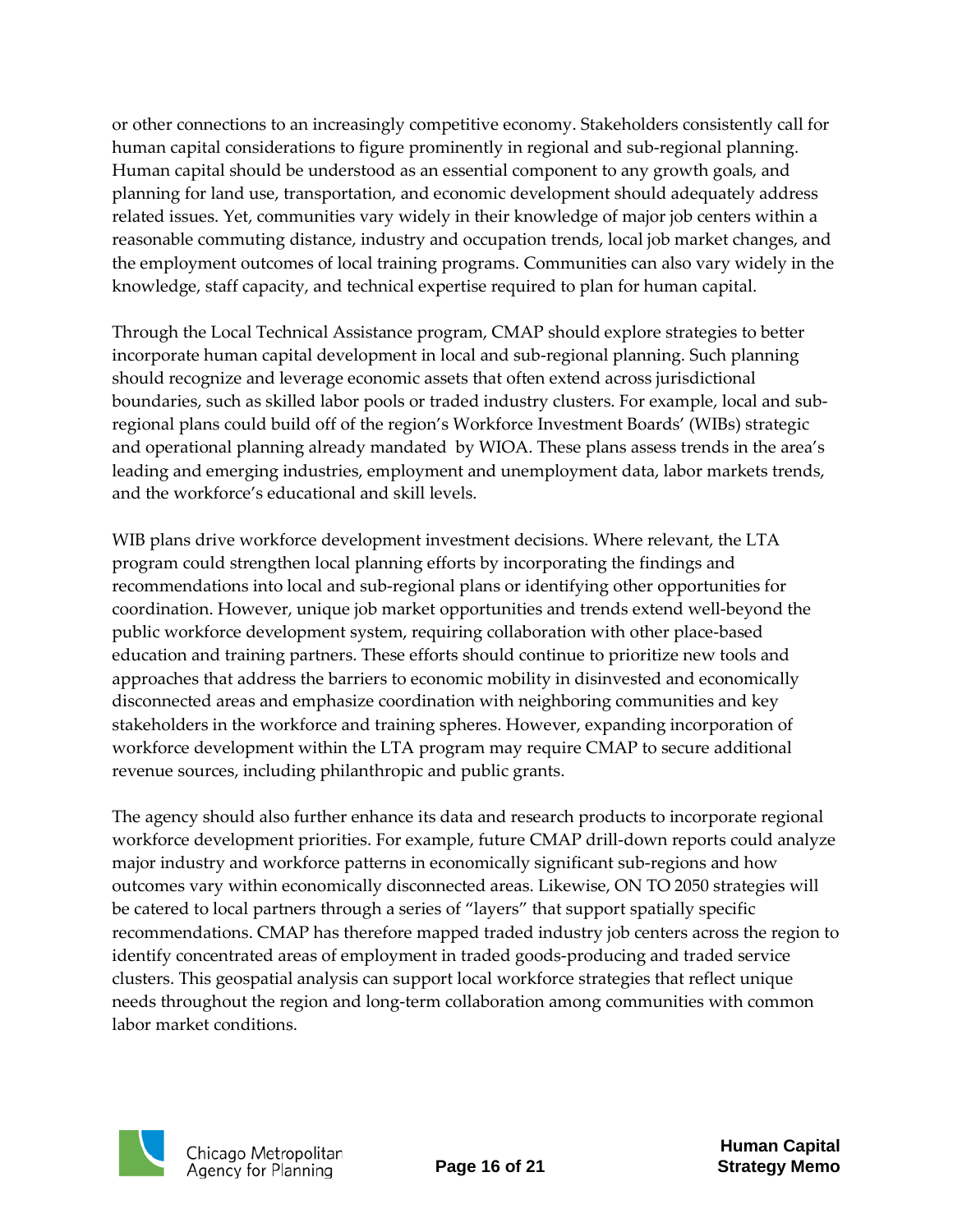#### <span id="page-16-0"></span>*Prioritize industries and occupations that offer pathways for upward mobility*

As training and skills requirements continue to shift, a growing share of low-income and entrylevel workers may face challenges in accessing education and training necessary for remaining in the workforce. Even for those with industry-recognized credentials, some jobs provide better opportunities for career advancement and upward mobility. Meeting regional goals in both economic growth and equity will require a prioritized focus on those opportunities that offer residents better pathways for upward mobility. This recommendation is also a core component of CMAP's Inclusive Growth work and related analysis of economically disconnected areas.

Where appropriate, educational institutions and training providers, as well as funders, should invest in continued development and implementation of sector-based career pathways programs. These programs structure stackable credentials, work-based learning and apprenticeships, and support services to guide participants' efficient completion of credentials with regional economic value. Well-articulated guidance on pursuing these education and employment opportunities is then communicated to individuals and households through multiple workforce channels. These efforts should focus in particular on occupations and industries which may offer stronger opportunities for economic advancement and connecting them to residents in economically disconnected areas. The model can be embedded in sectorbased economic development strategies with strong industry input. This helps ensure that partners in the adult education and training system provide relevant programs, in-demand skills, and connections with specific job opportunities. The state and region have made strides to articulate pathways based on rigorous market analysis. However, the work to ensure an effective career pathways system is ongoing and requires mechanisms to aggregate conclusions and adapt programs according to local needs or the capacity of partners.

Where appropriate, CMAP should identify opportunities to support the expansion of career pathways programs, such as prioritizing connections between economically disconnected areas and adult education and training programs. CMAP should continue to analyze economic outcomes for workers in traded industry clusters across demographic groups and communities in the region. Implementation indicators for ON TO 2050 should also track this information in order to help gauge the region's progress on inclusive growth.

#### <span id="page-16-1"></span>*Link economically disconnected areas to jobs, training, and education*

Minority residents, particularly African Americans, have longer commute times in the Chicago region.[41](#page-16-2) This trend illustrates the relative challenge of accessing existing job and training resources in the region, as well as another drag on the productivity of human capital in economically disconnected areas. For workers to advance economically, these areas need access to high-quality transportation options that reliably connect them to opportunities for economic

<span id="page-16-2"></span><sup>41</sup> CMAP ON TO 2050 snapshot, "Travel Trends: Understanding how our region moves," 2017, [http://www.cmap.illinois.gov/onto2050/snapshot-reports/transportation-network/travel-trends.](http://www.cmap.illinois.gov/onto2050/snapshot-reports/transportation-network/travel-trends)

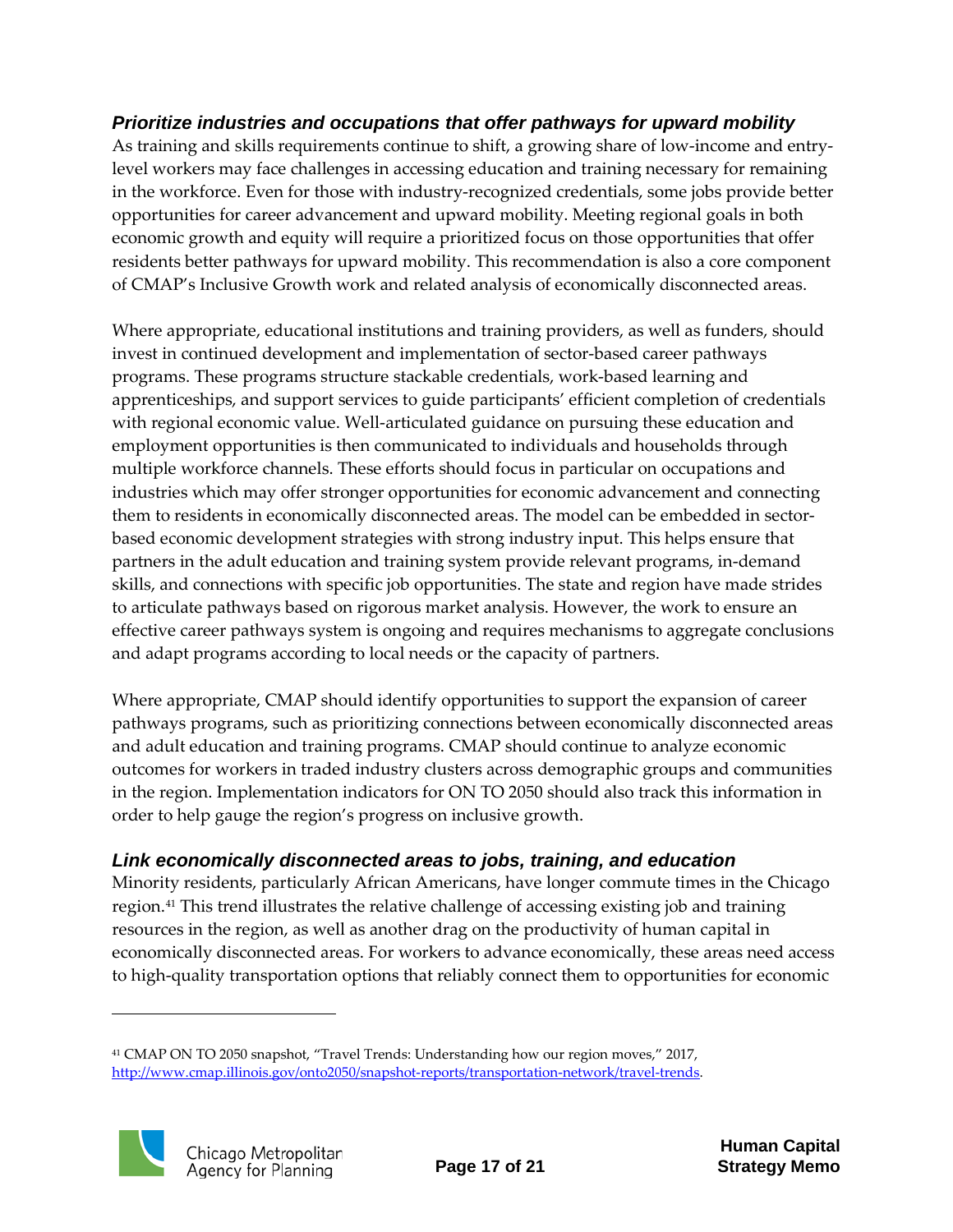mobility. For many, improved connections include ready access to career pathways, including adult education and training programs and the available, attainable jobs to follow. Some trends undermine this goal, such as job growth primarily at the urban edge and the movement of some forms of employment to areas with limited transit access.[42](#page-17-1) Transportation and land use partners should prioritize strategies that connect all residents and particularly those in economically disconnected areas with high-quality education and employment opportunity.

CMAP should take a leadership role in articulating the individual and regional growth benefits of making such connections. Related research should identify job centers -- particularly for traded clusters -- and work to determine their potential contributions to economic mobility. Improved understanding of the commute options to job centers -- in terms of travel mode, time, and reliability -- could help to inform continued enhancements to the transit and transportation systems. CMAP and partners should create guidance for pursuing related local strategies in zoning, development, and transportation funding. In programming decisions, CMAP should identify additional criteria that rates investments based on their anticipated benefit to EDAs.

#### <span id="page-17-0"></span>*Improve workforce and educational data systems*

In a more competitive economy, capturing opportunities for regional economic growth requires well-informed analysis, diligent forecasting, and timely response to shifts in the labor market. In a broad universe of education and workforce development programs, demand-driven strategies depend on having the systems in place to evaluate the economic outcomes of participants and assess diverse program elements. On a programmatic scale, educators and training providers often lack the ability to gauge the efficacy or long-term value of their programs because of data gaps on education and employment outcomes. On a regional scale, workforce funders often lack necessary information to align the program elements and underutilized capacity of existing programs. Numerous state and local systems capture data consistent with reporting requirements under WIOA. However, these data systems remain disconnected, inconsistent across service providers, and incomplete, often lacking sufficient information to coordinate regional systems. For example, stakeholders describe particular difficulty maintaining adequate data on sub-baccalaureate credential and adult basic education programs -- a substantial and growing share of enrollment at the region's community colleges.

Metropolitan Chicago should build on lessons learned from the development of the Illinois Longitudinal Data System and Chicago Cook Workforce Partnership's Career Connect. Both systems aim to integrate information across numerous programs to improve services for job seekers, employers, and public and private workforce funders. By connecting existing datasets, educators and training providers would enhance their ability to adjust programming and curricula based on the economic outcomes of participants. Additional metrics that link

<span id="page-17-1"></span><sup>42</sup> Elizabeth Kneebone and Natalie Holmes, "The growing distance between people and jobs in metropolitan America," *Brookings Institution* (2015), [https://www.brookings.edu/research/the-growing-distance-between-people](https://www.brookings.edu/research/the-growing-distance-between-people-and-jobs-in-metropolitan-america/)[and-jobs-in-metropolitan-america/.](https://www.brookings.edu/research/the-growing-distance-between-people-and-jobs-in-metropolitan-america/)

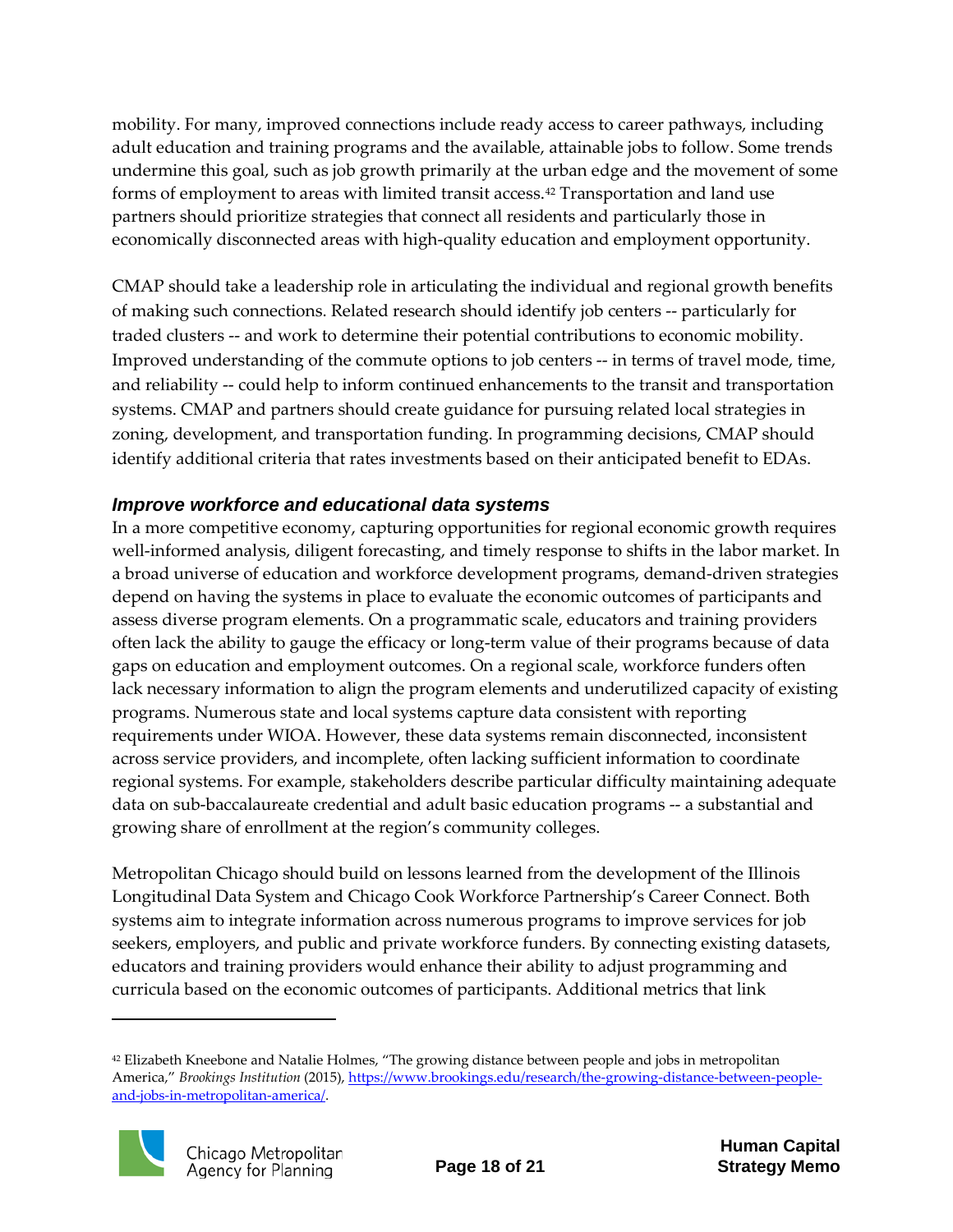programs to business performance could track such indicators as time to job placement, speed to job promotion, continued employment, income levels, the cost of program recruitment and training, or employer productivity and quality outcomes. These metrics would help to show potential employers and trainees alike that their investment in time and effort will pay off with personal and financial well-being. Likewise, improved information and data systems would support efforts to better connect regional economic development priorities, sector-based strategies, and the capacity of programs. Improvements could bolster the resilience and responsiveness of the education and workforce development systems. The region should identify appropriate opportunities to address gaps, scale up, and leverage data to inform decision-making. Robust, comprehensive sources of data and improved evidence on workforce development programs would enable policymakers to make necessary reforms and investments to offerings that provide pathways to upward mobility.

### <span id="page-18-0"></span>*Enhance coordination between industry and the workforce development system*

For many workers in the Chicago region, an accelerating pace of change could mean higher training requirements for fewer middle-skill, middle-wage jobs in occupations dramatically different from those of the past. A high quality talent pool will remain an essential regional asset for retaining and attracting economic growth. To meet these needs, educational and training providers will need to develop better means for sharing information and collaborating with industry regarding both what the labor supply currently offers and where the labor supply can be enhanced. Broad, meaningful industry engagement helps to provide the workforce development system with real-time signals on employers' needs and training opportunities. In turn, education and training programs can better prepare participants to solve problems adeptly, adapt to new technologies, and operate in the evolving contexts that employers face.

Educators, workforce development providers, and industry should develop strategies to enhance coordination. Efforts to partner with industries and design effective solutions could take numerous forms. For example, cluster initiatives that integrate workforce and economic development strategies can focus attention on the needs of multiple employers via clusterspecific action. Regional examples to build on include the Chicago Metro Metals Consortium and recently established Chicagoland Food and Beverage Network. Effective partnerships can inform education and training providers, identify or better articulate pathways for career development, and build recruitment pipelines for employers. Enhanced coordination can also ensure that workforce partners provide in-demand skills, and where appropriate, adopt industry-recognized credentials and certifications that provide a clear signal that their students and trainees are work-ready.

The region's Workforce Investment Boards (WIBs) have set national best practices and can be key implementers for engaging industries. With the implementation of WIOA, employers have multiple specific ways to participate in workforce investments. These include sharing information with American Job Centers regarding job postings and leads, working with education and training providers to identify needed skill competencies and qualifications, and retaining job seekers in employment by articulating career pathways.



Chicago Metropolitan<br>Agency for Planning

**Human Capital Page 19 of 21 Strategy Memo**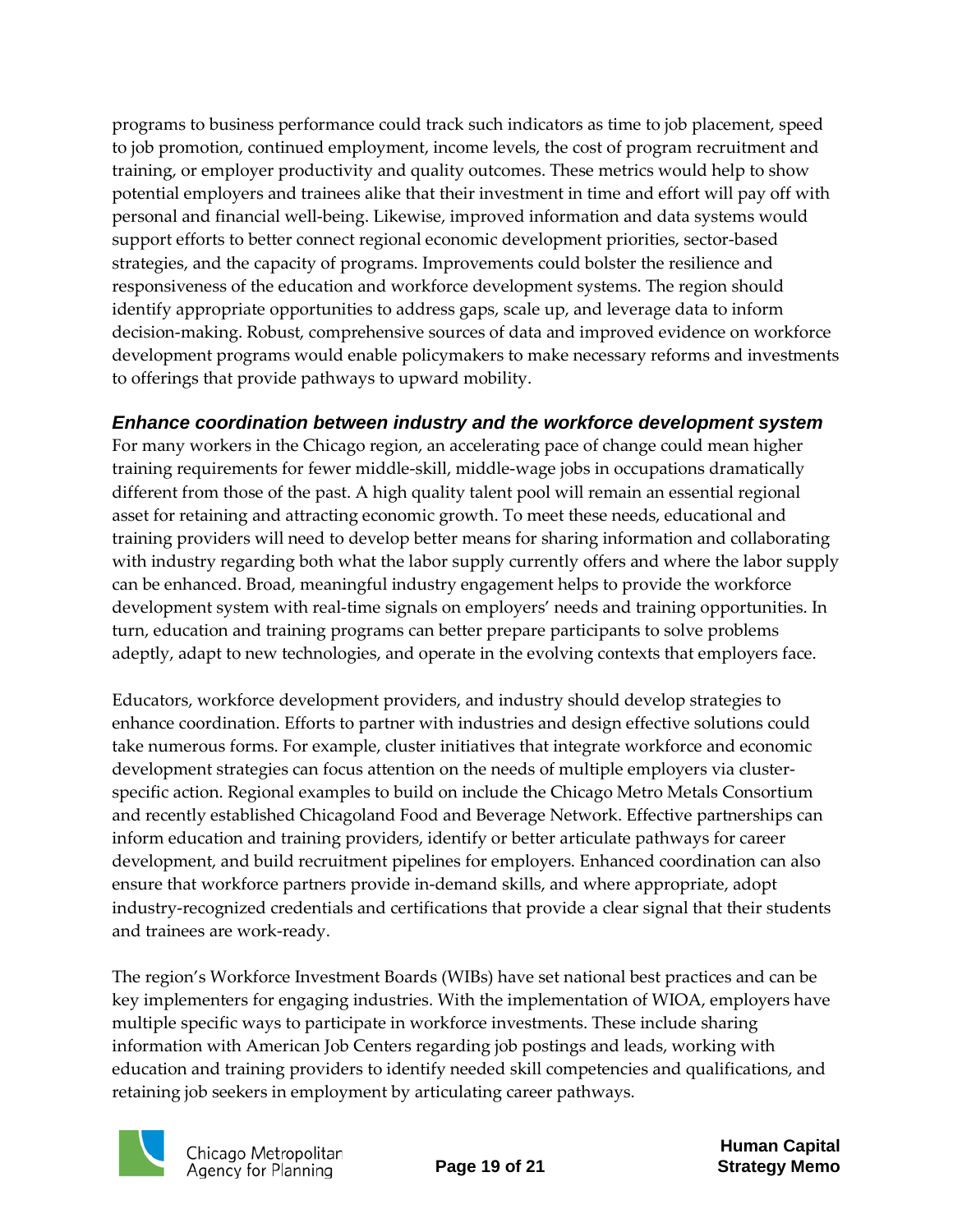### <span id="page-19-0"></span>*Enhance coordination among community colleges*

Today's economy is increasingly driven by economic connections and information sharing, requiring community colleges -- the linchpin to building a skilled workforce -- to re-evaluate the State's model for static district boundaries. Increasingly, community colleges are working together to share data, develop programming, and better leverage their limited funding resources. These efforts have been driven in part by a need to shorten the time to degree, infuse remedial education with skills training, and provide flexibility for students to balance work and school.

Community colleges are also working to share strategies and align program elements to smooth often difficult transitions between education programs, while addressing deepening remediation needs. Several non-traditional education strategies have already emerged as community colleges and other institutions explore ways to offer students practical skills and income today, as well as an understanding of conceptual principles for a longer-term career. Integrating both practical skills and an understanding of fundamental concepts in work-based learning provides students with the creativity and flexibility to be more competitive in the job market. However, serious challenges exist to delivering these non-traditional training models. Recent research has called the transferability and economic value of many certificate programs into question.<sup>[43](#page-19-2)</sup>

The region's community colleges -- in partnership with other education and training providers - - should identify additional strategies to become more responsive to the region's changing workforce needs. These strategies may include opportunities to rationalize and coordinate specific educational programs across multiple districts. In particular, ongoing regional efforts to identify or better articulate sector-based career pathways require improved coordination across community colleges. Ongoing implementation of WIOA may provide a basis for aligning the community colleges with the broader public workforce system. A primary focus could be how to best align the region's many institutions, programs, and services with regional economic development goals. In support of these efforts, CMAP should continue to provide relevant research and analysis of occupation trends, industry shifts, commute time and mode, or training requirements. CMAP or other regional partners could also find opportunities to convene the region's community colleges and where appropriate, assist related planning or coordination.

# <span id="page-19-1"></span>**Next steps**

The policy framework and strategies presented in this report set the direction for workforce development in ON TO 2050 and CMAP's future work. These strategies will help to integrate human capital considerations into many aspects of CMAP's policy and planning work, such as infill development, municipal capacity, transportation, inclusive growth, housing choice,

<span id="page-19-2"></span><sup>43</sup> Minaya et al. "Labor Market Trajectories for Community College Graduates."